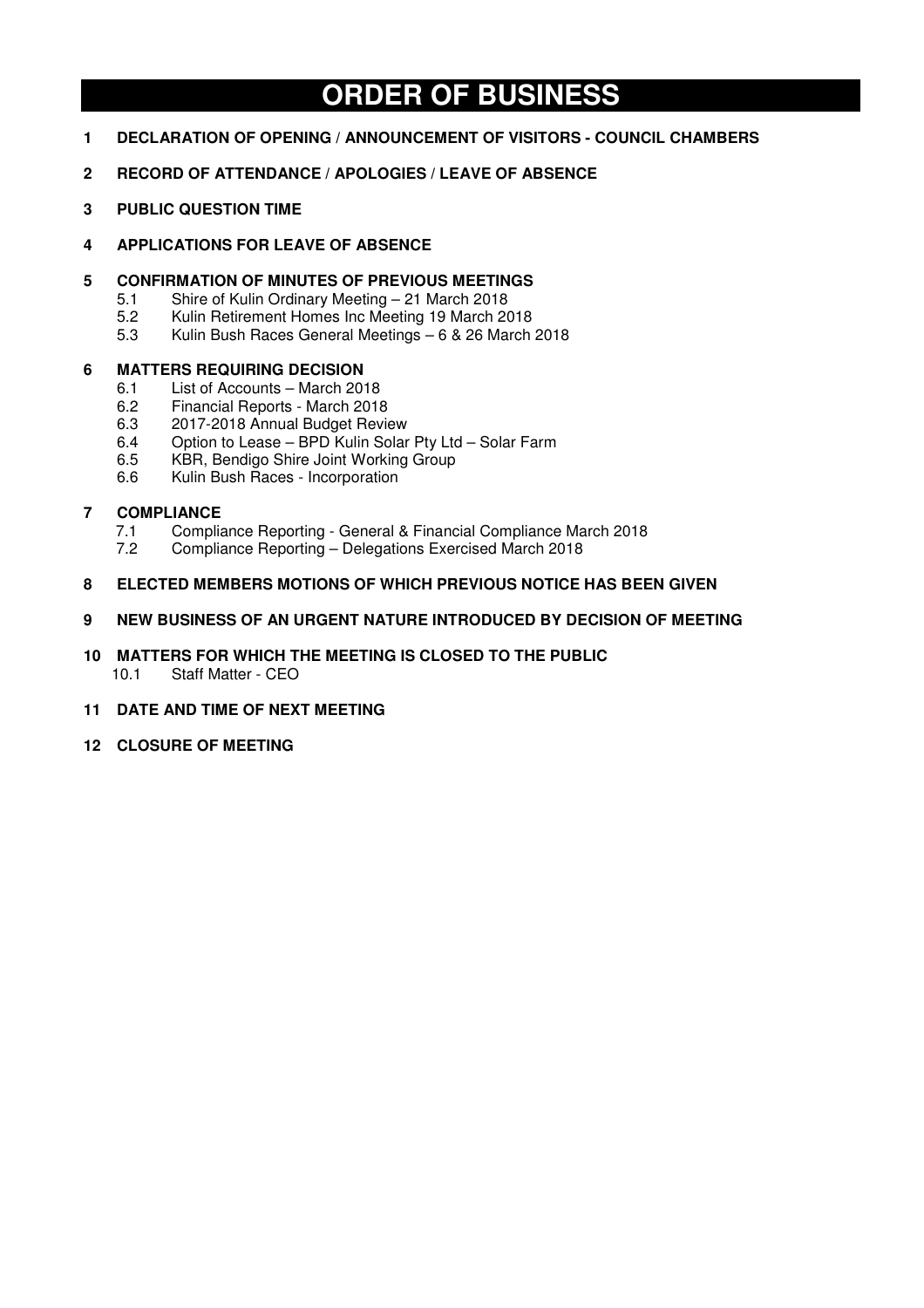# **Minutes of an Ordinary Meeting of Council held in the Council Chambers on Wednesday 18 April 2018 commencing at 4.06pm**

## **1. DECLARATION OF OPENING / ANNOUNCEMENT OF VISITORS**

## **2. RECORD OF ATTENDANCE/APOLOGIES/LEAVE OF ABSENCE**

| Attendance          |                                |
|---------------------|--------------------------------|
| <b>BD</b> West      | President                      |
| <b>RD Duckworth</b> | <b>Deputy President</b>        |
| <b>HT</b> McInnes   | Councillor                     |
| G Robins            | Councillor                     |
| <b>B</b> Smoker     | Councillor                     |
| R Bowey             | Councillor                     |
| <b>BP Taylor</b>    | Councillor                     |
| M Lucchesi          | Councillor                     |
| L Varone            | Councillor                     |
| N Mason             | <b>Chief Executive Officer</b> |
| C Vandenberg        | Deputy CEO                     |
| J Hobson            | Manager of Works               |
| N Thompson          | ESO / Minutes                  |
|                     |                                |

West Ward **West Ward** Town Ward Town Ward West Ward Town Ward Central Ward Central Ward East Ward

Apologies Nil

- **3. PUBLIC QUESTION TIME**  Nil
- **4. APPLICATIONS FOR LEAVE OF ABSENCE**  Nil

## **5. CONFIRMATION OF MINUTES OF PREVIOUS MEETINGS**

Shire of Kulin Ordinary Meeting – 21 March 2018

**01/0418** 

**Moved Cr Bowey Seconded Cr Lucchesi that the minutes of the Ordinary Council Meeting held on 21 March 2018 be confirmed as a true and correct record.** 

 **Carried 9/0** 

Kulin Retirement Homes Inc Meeting – 19 March 2018

**02/0418** 

**Moved Cr Bowey Seconded Cr Smoker that the minutes of the Kulin Retirement Homes Inc Meeting held on 19 March 2018 be confirmed as a true and correct record.** 

 **Carried 9/0** 

Kulin Bush Races General Meetings – 6 & 26 March 2018

**03/0418** 

**Moved Cr Robins Seconded Cr Taylor that the minutes of the Kulin Bush Races General Meetings held on 6 and 26 March 2018 be confirmed as a true and correct record.** 

 **Carried 9/0**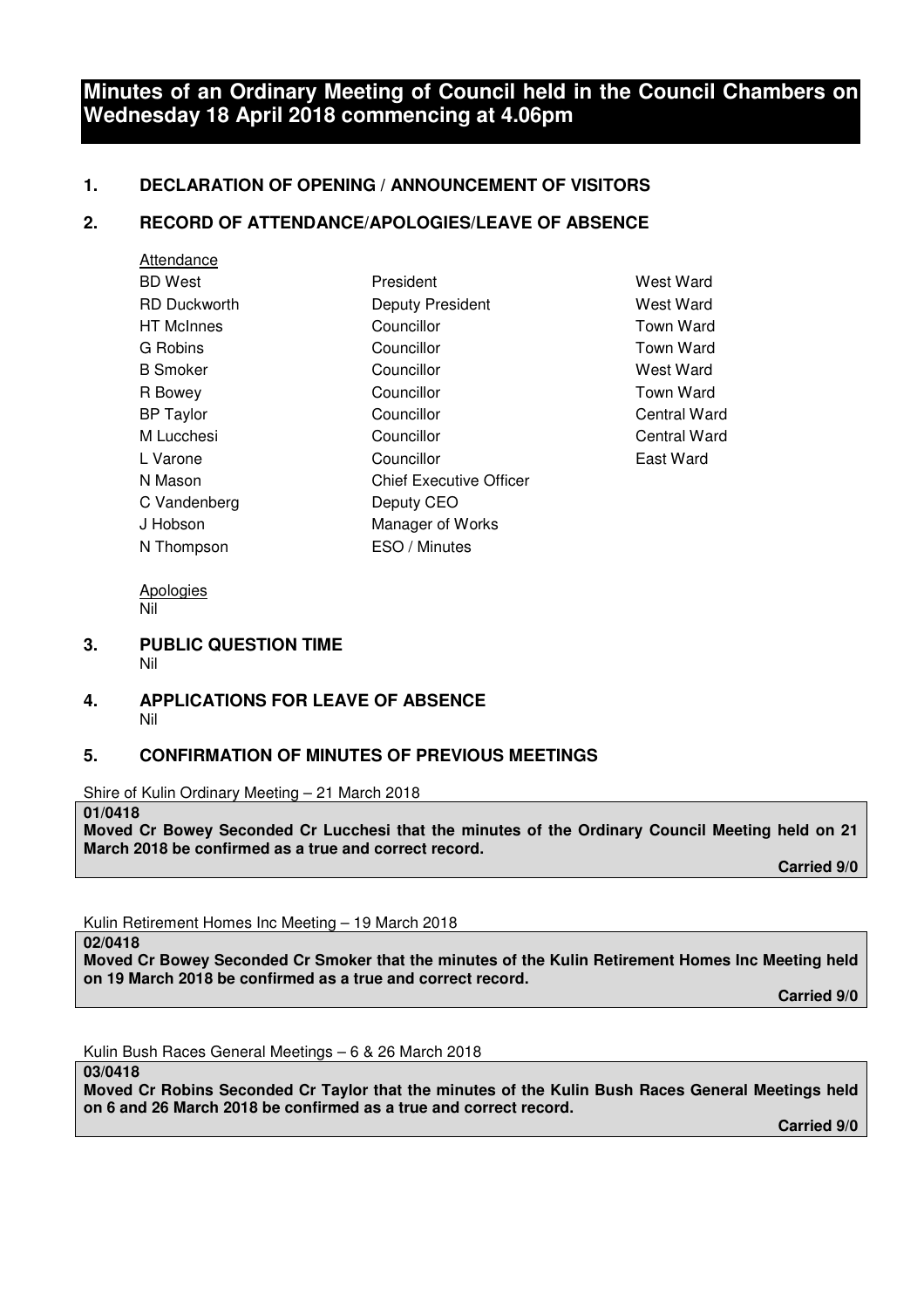# **6 MATTERS REQUIRING DECISION**

## **6.1 List of Accounts – March 2018**

**RESPONSIBLE OFFICER:** DCEO **FILE REFERENCE:** 12.06 **AUTHOR:** DCEO **STRATEGIC REFERENCE/S:** 12.01 **DISCLOSURE OF INTEREST:** Nil

#### **SUMMARY:**

Attached is the list of accounts paid during the month of March 2018 for Council's consideration.

**BACKGROUND & COMMENT:**  Nil **FINANCIAL IMPLICATIONS:**  Nil **STATUTORY AND PLANNING IMPLICATIONS:**  Nil **POLICY IMPLICATIONS:**  Nil **COMMUNITY CONSULTATION:**  Nil **WORKFORCE IMPLICATIONS:**  Nil

#### **OFFICER'S RECOMMENDATION:**

That March payments being cheque No's 383 – 384 (Trust Fund), 2111 – 2113 (Kulin Bush Races), 36933 - 36962 (Municipal), EFT No's 13763 - 13882, DD6438.1 – 6451.7 (Municipal), credit card payments, creditor payments, and other vouchers from the Municipal Fund totalling \$452,579.12 be received.

#### **VOTING REQUIREMENTS:**

Simple majority required.

#### **04/0418**

**Moved Cr Robins Seconded Cr Varone that March payments being cheque no's 383 – 384 (Trust Fund), 2111 – 2113 (Kulin Bush Races), 36933 - 36962 (Municipal), EFT No's 13763 - 13882, DD6438.1 – 6451.7 (Municipal), credit card payments, creditor payments, and other vouchers from the Municipal Fund totalling \$452,579.12 be received.** 

 **Carried 9/0** 

## **6.2 Financial Reports – March 2018**

**RESPONSIBLE OFFICER:** DCEO **FILE REFERENCE:** 12.01 **AUTHOR:** DCEO **STRATEGIC REFERENCE/S:** 12.01 **DISCLOSURE OF INTEREST:** Nil

**SUMMARY:**  Attached are the financial reports for the period ending 31 March 2018.

**BACKGROUND & COMMENT:**  Nil **FINANCIAL IMPLICATIONS:**  Nil

#### **STATUTORY AND PLANNING IMPLICATIONS:**

Regulation 34 of the Local Government (Financial Management) Regulations 1996 requires local governments to prepare each month a statement of financial activity reporting on the revenue and expenditure of funds for the month in question.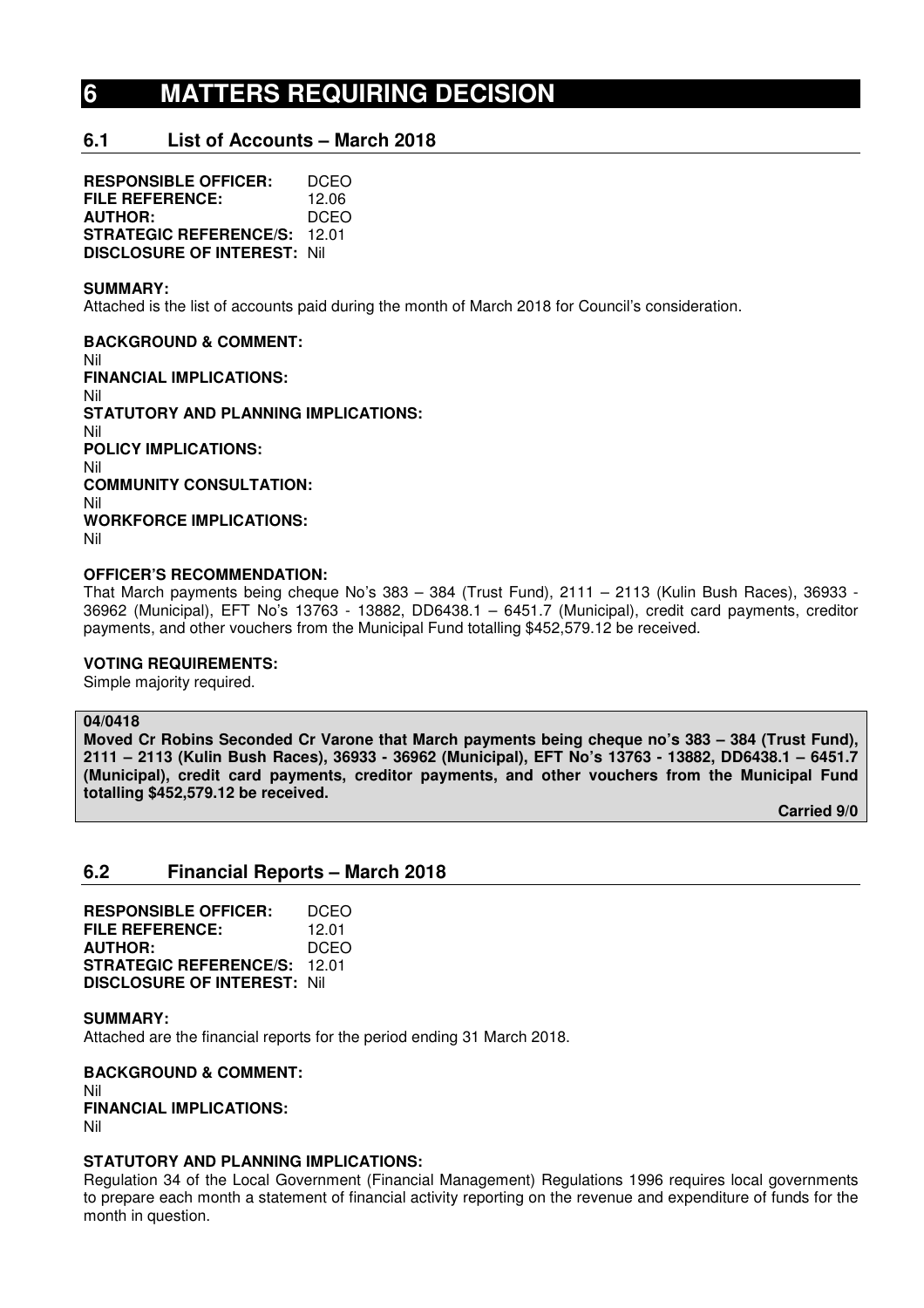# **POLICY IMPLICATIONS:**

Nil

#### **COMMUNITY CONSULTATION:**

Nil

**WORKFORCE IMPLICATIONS:** 

Nil

#### **OFFICER'S RECOMMENDATION:**

That Council endorse the monthly financial statement for the period ending 31 March 2018.

#### **VOTING REQUIREMENTS:**

Simple majority required.

#### **05/0418**

**Moved Cr Smoker Seconded Cr McInnes that Council endorse the monthly financial statement for the period ending 31 March 2018.** 

 **Carried 9/0** 

## **6.3 2017 - 2018 Annual Budget Review**

**NAME OF APPLICANT:** DCEO **FILE REFERENCE:** 12.04 **AUTHOR:** DCEO **STRATEGIC REFERENCE/S:** 4.1 Strategic Community Plan – leadership **DISCLOSURE OF INTEREST:** Nil

#### **SUMMARY:**

Regulation 33A of the *Local Government (Financial Management) Regulations 1996* requires local governments to carry out, between the 1 January and 31 March in each financial year, a review of its annual budget for that year.

## **BACKGROUND:**

Local Governments are required to conduct a budget review between 1 January and 31 March each year. This is mandatory under Regulation 33A of the *Local Government (Financial Management) Regulations 1996*. The thrust of the legislation is to ensure local governments conduct at least a single budget review after the half way mark of the financial year and before the completion of the ninth month.

A budget review comprises a detailed examination of year to date actual results with Council's adopted budget. Regulation 33A (2) and (3) of the FM Regulations requires the results of the budget review to be submitted to Council within 30 days of the review. Council is then to give consideration to adopting the review (or part of) and associated recommendations.

Regulations 33A (4) states that within 30 days after Council has conducted its review, a copy and recommendations are to be provided to the Department of Local Government.

## **COMMENT:**

The review is presented in the attached report. The Report seeks to identify and quantify:

- i) the forecast year-end major variances from the adopted budget;
- ii) matters arising not currently included in the adopted budget but which are recommended for consideration of inclusion in the budget;

The review process has been undertaken having regard for:

- i) actual revenues and expenditures for the first (9) months of the financial year, a necessary indicator to informed forecasts for the remainder of the year;
- ii) forecast revenue and expenditure levels for the remaining (3) months of the year;
- iii) the more significant (in \$ terms) variances to budget rather than the many minor 'unders and overs' which, history has shown, will largely balance out;
- iv) recommendations in terms of transfers to Reserve funds have been incorporated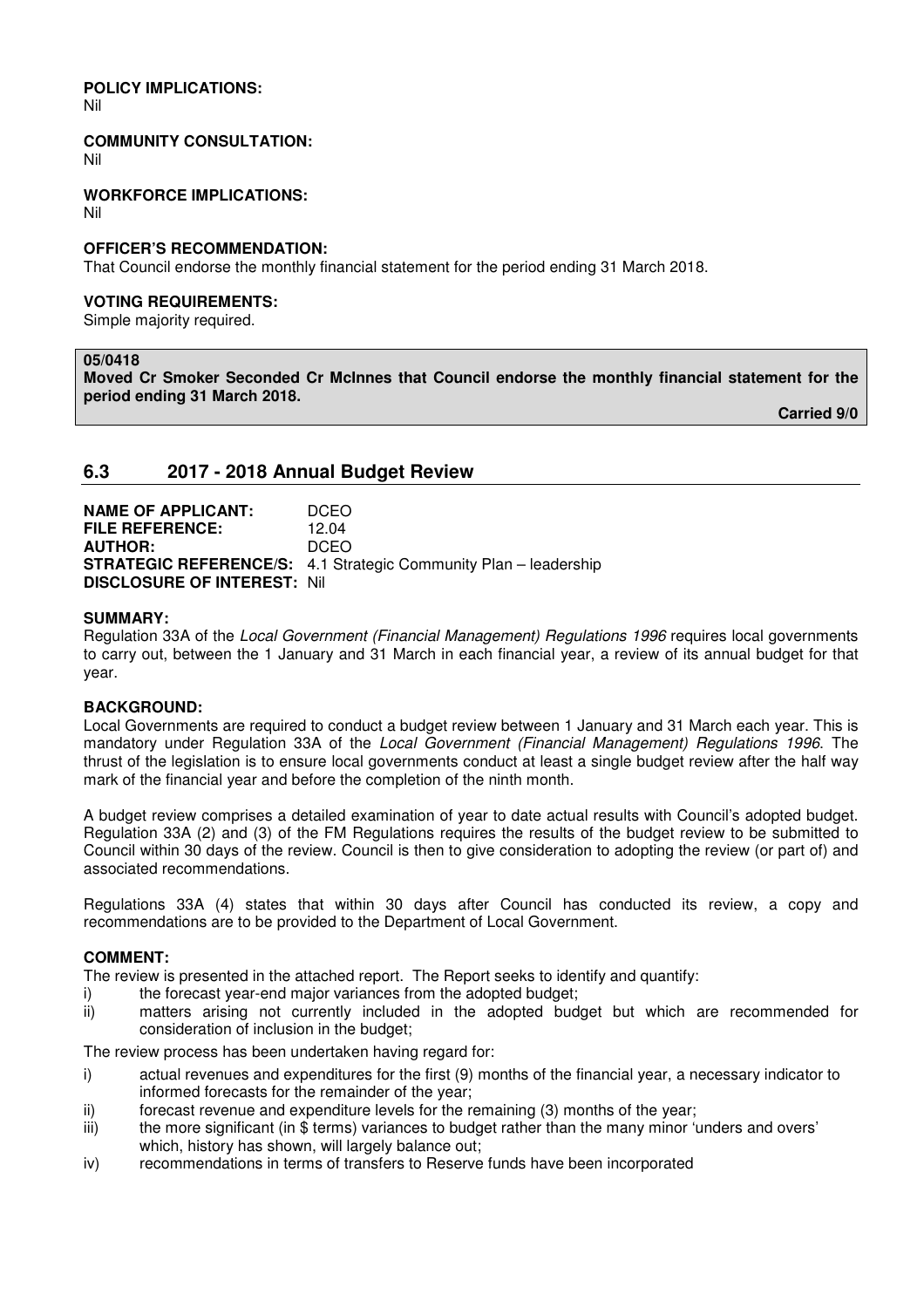#### **FINANCIAL IMPLICATIONS:**

Nil

## **STATUTORY AND TOWN PLANNING IMPLICATIONS:**

Local Government Act 1995 Section 6.2 Municipal Budget Local Government (Financial Management) Regulations 1996 Regulation 33A

Regulation 33A Review of Budget;

- 1. Between 1 January and 31 March in each year a local government is to carry out a review of its annual budget for that year.
- 2. Within 30 days after a review of the annual budget of a local government is carried out it is to be submitted to the council.
- 3. A council is to consider a review submitted to it and is to determine whether or not to adopt the review, any parts of the review or any recommendations made in the review.
- 4. Within 30 days after a council has made a determination, a copy of the review and determination is to be provided to the Department.

**POLICY IMPLICATIONS:** Nil **COMMUNITY CONSULTATION:** Nil **WORKFORCE IMPLICATIONS:**

## Nil

# **RECOMMENDATION:**

That Council accept the recommendations as contained in the *Review of Budget for the period ending 31 March 2018* and adopt the report as presented.

#### **VOTING REQUIREMENTS:**

Absolute majority required.

#### **06/0418**

**Moved Cr Robins Seconded Cr Lucchesi that Council accept the recommendations as contained in the**  *Review of Budget for the period ending 31 March 2018* **and adopt the reports as presented.** 

## **Carried by Absolute Majority 9/0**

# **6.4 Option to Lease – BPD Kulin Solar Pty Ltd – Solar Farm - Cropping Paddock**

| <b>RESPONSIBLE OFFICER:</b> | CEO.                                                                                                         |
|-----------------------------|--------------------------------------------------------------------------------------------------------------|
| <b>FILE REFERENCE:</b>      | 05.19 Lease of Land - Portion of Lot 9002, Kulin                                                             |
| <b>AUTHOR:</b>              | CEO.                                                                                                         |
|                             | <b>STRATEGIC REFERENCE/S:</b> CSP - Environment - Sustainable alternate energy solutions                     |
|                             | <b>DISCLOSURE OF INTEREST:</b> CEO - The appointment of Veris as a planning consultant to develop the DA $-$ |
|                             | brother of CEO works for Veris (business development manager)                                                |

#### **SUMMARY:**

Blue Planet Developments (BPD) Kulin Solar Pty Ltd (ACN 619 771 827) have requested that Council exercise the Option to Lease Agreement, provided by Douglas Cheverall's Lawyers – Subiaco, as per the in-principle support for the development of a 4-5MW Solar PV project at Kulin provided in May 2017 – 08/0517 on portion of Lot 9002, Kulin.

The Option to Lease Deed follows on from the Shire signing a Letter of Exclusivity, and is a temporary step toward to a formal lease agreement if the project is approved by Western Power. The Option to Lease Deed will give BPD Kulin Solar PL 3 years to seek a lease from Council over the land.

#### **BACKGROUND & COMMENT:**

Blue Planet Developments in association with EPMS Consultants PL have visited Kulin on two occasions in relation to the development of a solar PV farm in Kulin.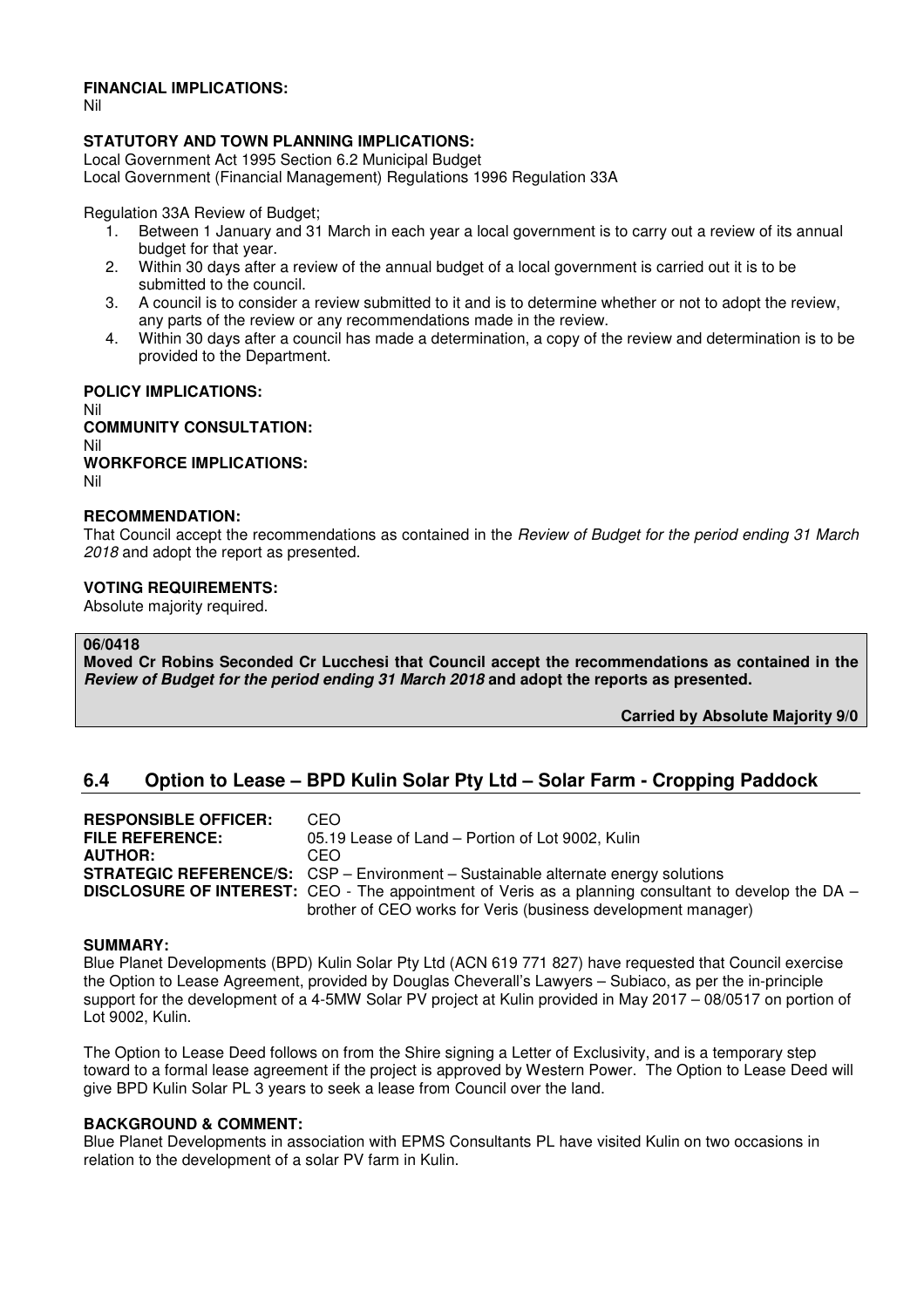Blue Planet Developments/EPMS in their submissions to Council have indicated;

*"Subject to the support of the Shire and their willingness to lease a portion of the land to the west of town (top corner adjacent to Davies and Corrigin-Kulin Rd, as shown on the attached map) we would be keen to develop a PV Solar Project in Kulin. The solar farm size is limited by a number of factors, including: local load, 33kv transmission line constraints and distance from Kondinin Sub-station, the max size PV solar farm we would be looking at is in the region of 4-5MW.* 

Western Power as owner of the grid must approve the Blue Planet Development/EPMS proposal BPD have indicated that the Kulin proposal forms the first step in a multi-site application being prepared. Now with the approval process beginning, and the expected high cost of fees, charges, design etc. – BPD are wanting to secure the landholding.

Council firstly agreed in-principle to support the proposal subject to the issuance of development approval (DA), which is now being prepared.

One of the approvals required was from the Western Australian Planning Commission for the issue of a longterm lease over the proposed land and this has now been received. BPD has been requested to update their lease plan as changes have altered the boundaries. (Attached)

A company check on BPD Kulin Solar Pty Ltd has been completed – copy of Company extract attached.

The Option to Lease deed has been prepared under WA laws and meets Shire requirements and standards. The Deed is drafted with remedies through the courts of WA. The Option to lease commits the Shire to leasing the land if an approval to develop the solar farm is granted by Western Power – again subject to meeting Shire DA requirements and achieving the other previously stated approvals (see planning implications below)

The Option to Lease Deed commits the Shire to holding the land available for BPD Kulin Solar Pty Ltd for a period of 3 years whilst an application is made to Western Power.

The final plan for the solar development as per Councils request to amend lot boundaries has been finalised - (copy attached) and is for 20ha.

#### **FINANCIAL IMPLICATIONS:**

BPD has now provided an estimated financial return for the life of the lease. This would be \$800 per ha or \$16,800pa. Shire currently receives \$10ha per year for the cropping paddock or approx. \$200 for this land.

The life of the Solar Farm lease if fully exercised is proposed to be 40 years (approx. life of solar panels) grossing a return to the Shire of \$672,000 for the 20ha.

BPD have not been requested to make a payment during the 3 year holding period; the Shire will be renting the land to the Kulin Kondinin Football Club (KKFC) for cropping in 2 of the three years until Jan 2020 (\$1200) and the third year should be commencement of the project. If the project receives approval earlier (at the earliest 2019) then the Lease would be required before work could commence, therefore payment would be made.

There is no other financial or capital investment or maintenance cost required by the Shire over the lifetime, the investor proponent pays for everything – the Shire transaction relates only to the lease of the land.

## **STATUTORY AND PLANNING IMPLICATIONS:**

Key Planning considerations following receipt of a DA would include;

i) Site Works

Consideration needs to be given to the existing site contours. If any site levelling works are proposed to facilitate the development of a solar panel array the extent of these levelling works should be in the DA.

The development of a large scale solar array will require the delivery and storage of construction materials, plant, machinery and office accommodation & amenities. It is therefore likely that a temporary construction compound will be required. Such compounds should be carefully located in order to minimise environmental or amenity impact and any development application should contain details of their size and location.

The development of a large scale solar installation is likely to require the excavation of soils associated with construction compounds, access roads, cable trenching etc. Where such soil stripping occurs topsoil and subsoil should be stripped, stored and replaced separately in order to minimise soil damage and to provide optimal conditions for site restoration. Any DA should contain a methodology for soil stripping, storage and replacement and this methodology should subsequently be adhered to during site development.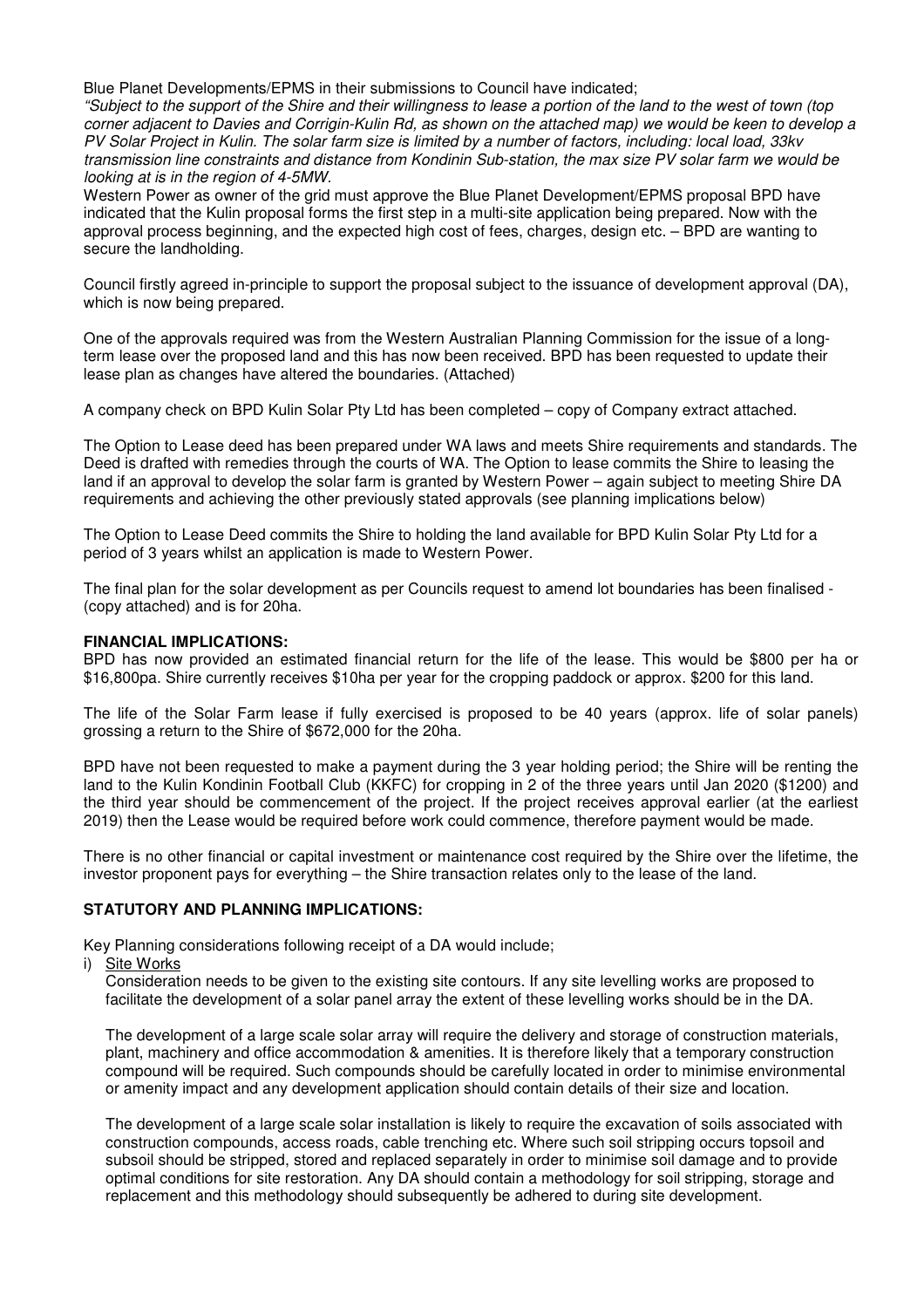## ii) Visual Impact

The Shire is required to consider any potential visual impact the proposed development and use will have on the existing landscape character of the immediate locality. As such a visual impact assessment should accompany any development application prepared and submitted to the Shire;

iii) Ground Maintenance

Vegetation will grow under the solar panels and this will require management, particularly to avoid any potential fire risk and the site becoming overgrown with noxious weeds and assist with the eventual restoration of the site for future agriculture use. Details regarding ongoing ground maintenance arrangements should be included in the DA submitted to the Shire;

## iv) Security

Overseas experience indicates that placing large quantities of expensive photovoltaic panels in isolated locations without adequate protection will attract criminals with the photovoltaic panels and associated infrastructure having significant potential to be stolen. Details as to what security measures will be put in place to guard against theft should be included in any development application submitted.

BPD has appointed Veris to assist them in preparing the development application and the Shire planner Mr. Joe Douglas has provided detail on the nature of the information required for the DA.

## **STRATEGIC & POLICY IMPLICATIONS:**

The Community Strategic Plan 2013 (and the Review 2017) indicated that research into solar options should be a continuing focus to ensure sustainable future electricity costs. This is one of the strategic items listed in the Shires Annual Action Plan which has been the genesis of seeking out a development.

## **COMMUNITY/CONSULTATION:**

During the strategic planning consultations, solar energy was a talking point for many community members, namely in the sense of reducing energy costs, but this proposal looks toward that other implications of long term sustainability and security over localised supply.

Whilst the Shire has a formal advertising period associated with the DA, community consultation can commence with the release of information in relation to the Deed and options that this creates for the lease – including outlines of the project. It may be time to provide background on the project to the community.

## **WORKFORCE IMPLICATIONS:**

Ongoing maintenance of the solar facility information will be presented in the DA, yet initial information suggests that maintenance is a very minor aspect. Weeds, fences and firebreaks being the bulk of the issues, EPMS suggesting this could be Shire private works or contracted out.

## **RECOMMENDATION:**

The Shire of Kulin sign the Option to Lease Deed with Blue Planet Developments Kulin Solar Pty Ltd for the lease of 20ha of Lot 9002 Proud Cropping Paddock to develop a solar PV farm acknowledging that final Lease Agreement remains subject to;

- Approval of a Development Application (DA) by the Shire, submitted by the proponent addressing planning/other development and community issues;
- Finalisation of a formal Lease Deed being agreed to by the Shire for the proposed land;
- Western Power support for the proposal, with the proponent obtaining approvals to develop the project and connect to the grid network.
- CEO to prepare preliminary community engagement information in relation to the project and advertise through the normal channels.

## **VOTING REQUIREMENTS:**

Simple majority required.

**Resolved that this item be held over/placed on the table until 16 May Council meeting to allow the Deed to be populated with data and to allow Councillors undertake a site inspection.**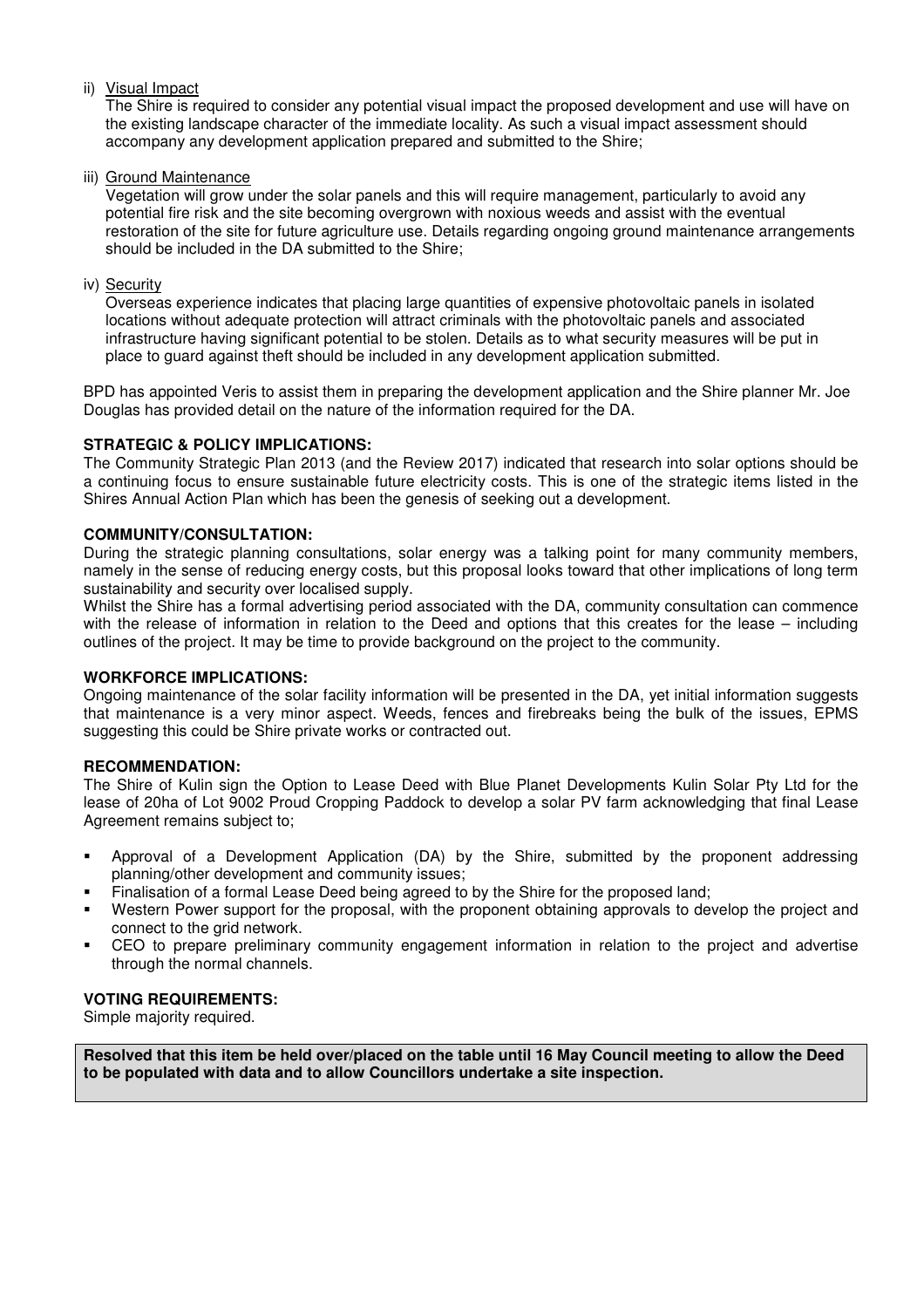| <b>RESPONSIBLE OFFICER:</b>         | CEO.                                                                                     |
|-------------------------------------|------------------------------------------------------------------------------------------|
| <b>FILE REFERENCE:</b>              | 02.06 KBR Community Projects                                                             |
| <b>AUTHOR:</b>                      | CEO                                                                                      |
|                                     | <b>STRATEGIC REFERENCE/S:</b> 1.1 Community Strategic Plan – Strong Supportive Community |
| <b>DISCLOSURE OF INTEREST: Nill</b> |                                                                                          |

#### **SUMMARY:**

The Shire instigated a Joint Working Group (JWG) to look at the possibility of aligning the organisational and community aspirations in relation to what community projects could result from the efforts of Kulin Bush Races in raising funds and allocating those funds to community projects.

The JWG has spent the past two months assessing the question of what community framework would best suit the assessment of projects, allocation and/or holding of funding, and the eventual shift from funds being available to projects on the ground.

The JWG makes a number of recommendations to Council – and sees the Shire a being the appropriate body to drive the changes needed to establish the community based system for grants to undertake community projects. Each member of the JWG recognises that they will be required to sell the proposition back at their Committees, but believes that if the Shire also undertook a period of community information sharing and consultation then the proposal should be widely supported.

This Shire report consists of a number of extracts from the JWG Minutes and Agendas and these help to explain the thinking behind the recommendations.

## **BACKGROUND & COMMENT:**

The JWG determined a focus of the discussions and the nature of the work in selecting projects at its first meeting and recognised the difficulty in meeting all expectations;

- 1. Project should accommodate the needs of Kulin now and into the future therefore each should be able to provide benefits now and into the future;
- 2. Enhanced outcomes as a result of the special project that the project would enhance the community amenity, facility, market capture or marketplace and community enjoyment over time, projects that deliver a one off result for a one off occasion would be favoured less;
- 3. The level of investment should deliver a rate of return either now or into the future, and these returns should be able to be substantiated in today's terms, not something that may or may not happen;
- 4. Kulin Shire Council, Kulin Bush Races and Kulin Community Bank focus on community assets that generate community support and could be seen as required assets, which may not have a commercially acceptable rate of return. The importance of these discussions are to find common ground in what could be projects that all could support in the first instance; then identify those that may be more one party or the others preferred approach to a major project.
- 5. Where possible projects should deliver outcomes that can impact multiple shortcomings or goals simultaneously, not just focus on one issue at one time – more bangs for the buck concepts.
- 6. That projects should not be to the detriment of other established businesses, unless assessment indicates there is unmet need and demand is high. In those cases, the project should be developed in such a way that to maintain a fair and equitable marketplace.
- 7. In all classes of assets, having expended the funds on the physical assets and secondary or complimentary projects to support the original idea; the opportunity cost is such that if the associated projects fail, then so too does the original idea.

The second phase was to determine a list of projects and to compile them in a framework that put like and contrasted proposals in similar categories. (Copy Attached)

The final meeting agreed to a number of recommendations to the Shire and they are documented in a way to assist understanding and background thinking;

## Extract of JWG Minutes 12th April meeting

## *5.1 Community Foundations/Community Chest*

*The Joint Working Group (JWG) considered the report item in relation to community foundations/community chest and drew the conclusion that the idea certainly holds merit for the community and that to be effective, both varieties of "foundation" are required.* 

*The Bendigo/Adelaide Banks provides a Community Enterprise Foundation (CEF) framework so that communities can use foundations established under the wings of the bank which targets true charitable purposes and projects. It was believed there is real merit in having a CEF that can attract charitable donations from estates and for taxation benefit purposes.*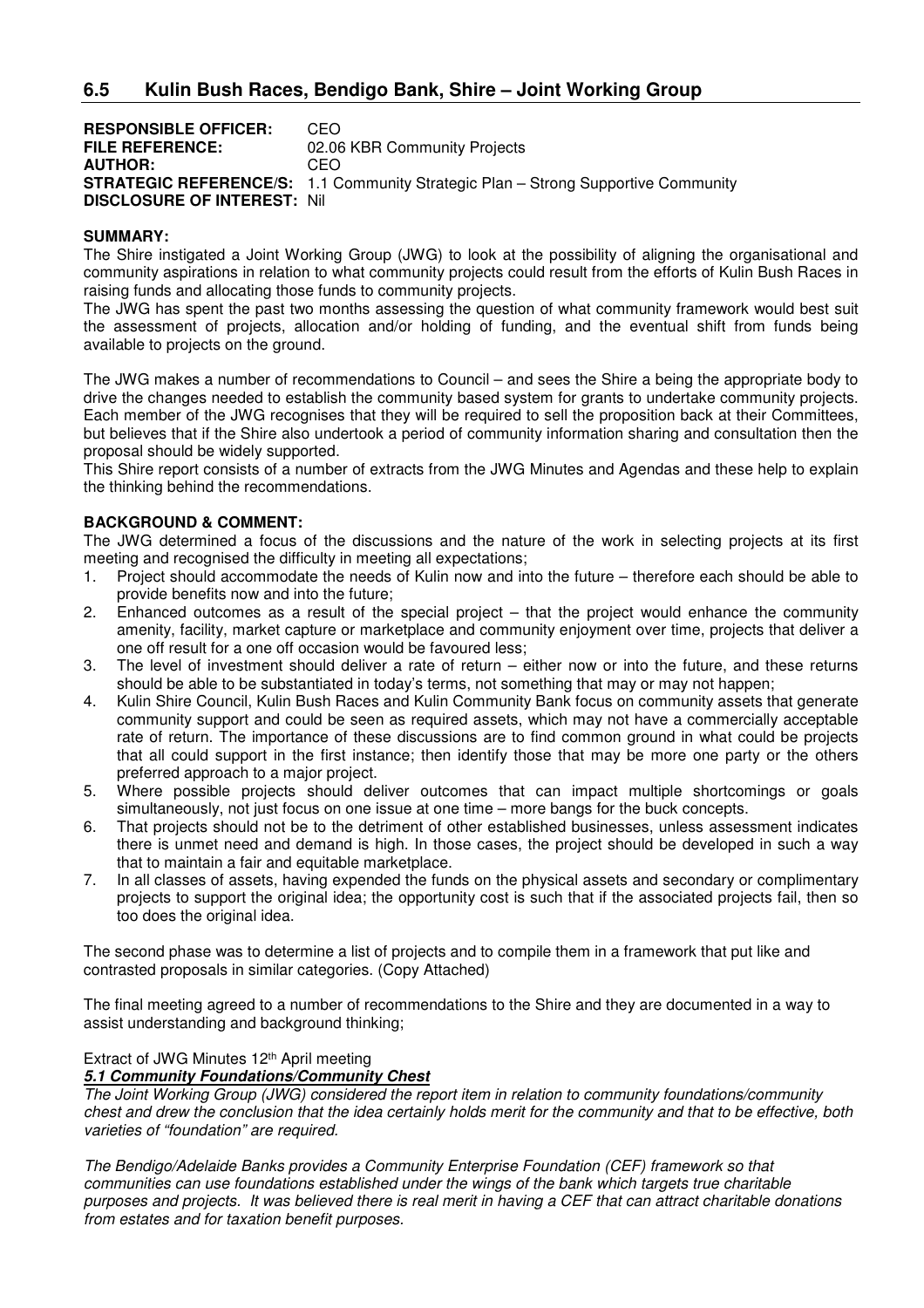*In addition the Cultivating Kulin Inc. "foundation" role was seen as a way of establishing support for projects that may not fall under the true definition of charitable, or require grant applications (outside of Shire) when community projects that don't qualify in the strictest sense as a charity and have merit. A framework for them to seek support must also exist – and CK Inc. was seen as that framework with amendment to the Constitution to allow such. Changing the Constitution was timely and required under the new Associations Incorporation Act.* 

*Bendigo has indicated that the CK Inc. would be an ideal vehicle for the CEF as it does require an incorporated body to take charge of the CEF therefore the JWG felt that CK Inc. could hold both roles.* 

*In terms of a community decision making group to determine applications to the "foundations" the JWG believed that a Shire driven process of nominations for Shire, KBR & Bendigo representatives and community election process for community nominated places would be the best method of keeping a balanced group to make these decisions. (1 KBR, 1 Bendigo Bank, 2 Shire, 2 Community) members was seen as a good structure The JWG agreed that the framework for allocation of the available Kulin Bush Race and other resources could be established in addition to the CEF so that the community can see what targets have been established and under what categories the funds are held to be allocated. (Recommendation B)* 

*It was therefore recommended to Shire that the items contained in recommendation A be proposed as a community method of holding the funding and creating the opportunity of others to contribute to the funding;* 

*Moved Graeme Robertson, seconded Tom Murphy that Recommendation A be supported.* 

#### *Recommendation A*

- *1 That Council support the establishment of a Bendigo/Adelaide Bank CEF for Kulin and support constitutional changes for CK Inc. so that it may act like a foundation for community projects and be the overarching body responsible for the Kulin CEF.*
- *2 The CEF and the CK Inc. community grants selection panel consist of membership, 2 Shire Councillors, 1 Bendigo nomination, 1 KBR nomination and 2 elected community representatives; that will sit and determine applications for community funding in accordance with the established guidelines.*

*CARRIED 8-0* 

## *5.2 Community Project Funding Framework*

*The JWG then turned to the question of what framework/system was required to bring together the project aims and aspirations of the community. It was recognised that this framework/system was a summary of all the possible projects and whilst it was important to have them listed, categorised and detailed; it was also important to understand what funding had been allocated, granted, pencilled-in for each of the categories and projects. The information then became a statement of the priorities in each category and a statement indicating the level of funding already committed to ensure projects were in fact actionable. The JWG recognised that whilst some projects may seem to be on the never quite funded – there will also be those who attract funding and are completed quickly. This would provide the balance to ensure the community felt that something was always on the boil.* 

## *Categories*

*The project categories have been summarised/listed in the following way;* 

## • *Emergency Service Assets/Donations*

*Minor donations to Kulin and non-Kulin emergency service providers who have operational responsibilities for Kulin or provide State based services and support which Kulin residents may use.* 

#### • *Community non-sporting/arts or Commercial Assets*

*One off or multi occasion investments that have non-charity characteristics;* 

- $\triangleright$ *Projects/investments with the potential of an income or a commercial return,*
- $\blacktriangleright$ *Projects/investments that directly compete with traditional open market opportunities,*
- $\blacktriangleright$  *Projects/investments that support individual groups or categories of activities that the whole of community wouldn't normally benefit from.*

#### • *Sporting, Arts or Recreation Assets*

*More traditionally projects/investments that the Shire, Club or Not-for-Profit (NfP) organisation would be involved in that have the potential to be a whole of community benefit;* 

## • *Maintenance of Community Assets*

*Funds retained for the maintenance of previous projects/investments that have been developed utilising community and NfP funding sources for which no particular group has responsibility for or where costs of maintenance become problematic and where standards have to be maintained.*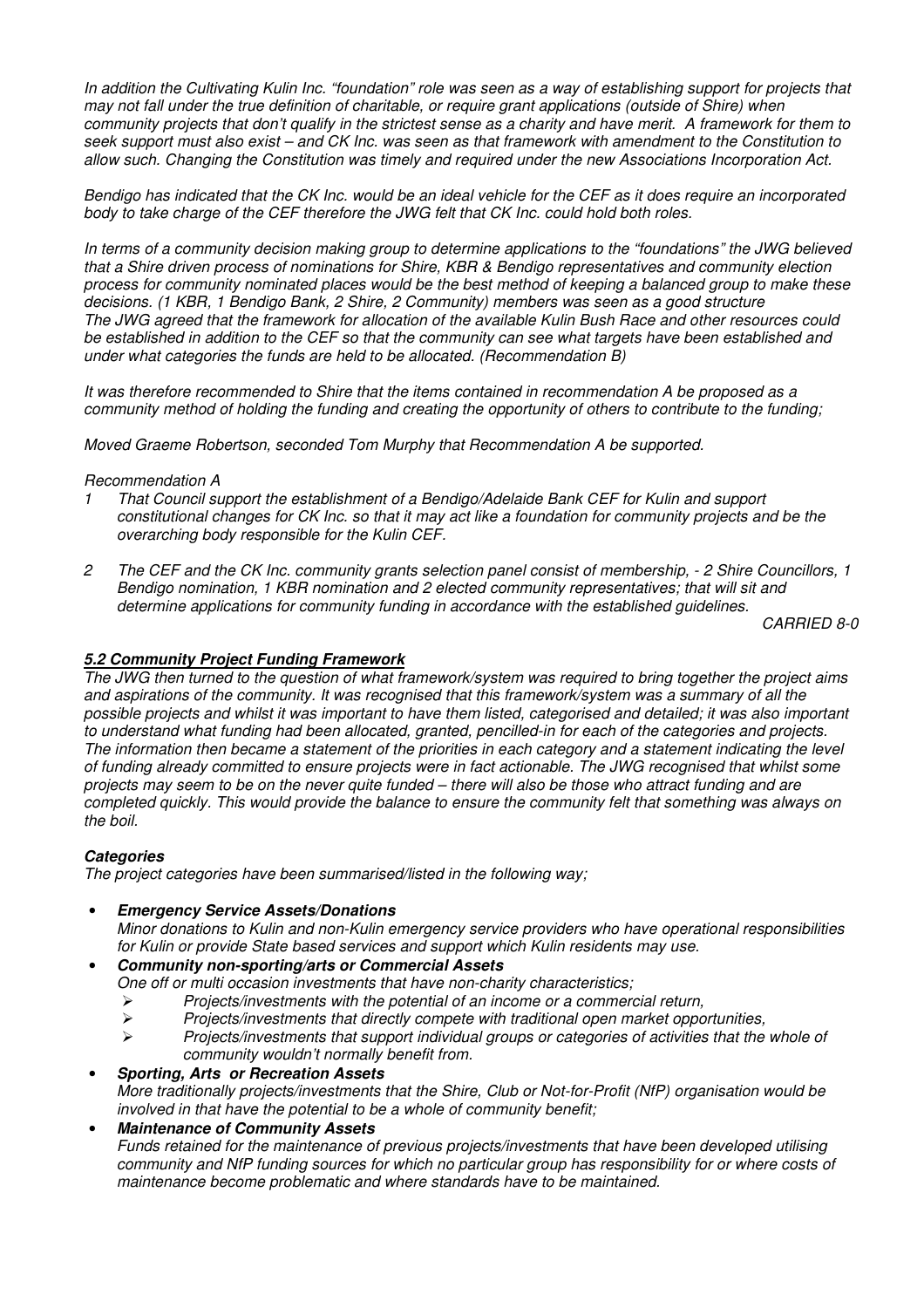## *Formula – Allocation to Categories*

*The JWG believed that the following framework represented a sound base for the foundation to work from in relation to how much funding would be allocated to each of the categories;* 

| Category                                                     | Percentage | <b>Current</b><br><b>Balance</b> | <b>Example Priority Projects</b>                     |
|--------------------------------------------------------------|------------|----------------------------------|------------------------------------------------------|
| <b>Emergency Service</b><br>Assets/Donations                 | 2%         | \$2000                           | <b>RFDS Donation</b>                                 |
| Community (non-sporting/arts) or<br><b>Commercial Assets</b> | 45%        | \$45,000                         | Short stay accommodation                             |
| Sporting, Arts or Recreation<br>Assets                       | 20%        | \$20,000                         | Playground upgrade<br>Skate park upgrade             |
| Maintenance of Community Assets                              | 13%        | \$13,000                         | Community Bus<br>THH repairs to horses<br>Pool Slide |
| CEF                                                          | 20%        | \$20,000                         | On application                                       |

*Example – based on KBR view that \$100k would be available in 2018.* 

*The JWG recommends the grant selection panel could be guided under the following rules; but in essence these would be the CK Inc. or the panel to determine;* 

- *Where changes to the recommended category are required, formula or priorities used by the panel must be advertised for community comment – and only changed on a decision of an open community meeting. This would establish security that things will not change in a hurry to suit urgent 'ideas";*
- *Changes determined by the public meeting be phased in over 2 years, again giving stability;*
- *Changes to categories or formulas will not result in a decrease of available funds in each category of more than 10% or an increase of more than 15% in any one year,*
- *Funding decisions of the panel be advertised in the community once per annum with balance estimates and project priorities being listed.*

## *Mechanisms*

*The Joint Working Group was charged with the task of providing KBR, Bendigo and Shire with a mechanism/ recommendation/decision whereby the current round of potential major projects could be determined. Our discussions lead to the idea that a CEF or CK Inc. type framework was needed to achieve the best of available foundation structures. The chosen mechanism of allocating nominated percentages towards projects by categories reduces the potential of achieving any major projects, unless alternate sources of income or contributors are found to compliment the KBR funding. This is the downside of establishing a new mechanism to distribute funds but after all the options the JWG recommends;*

*Moved Sharyn McAdam, seconded John Bowey that Recommendation B be supported* 

## *Recommendation B*

*The community (with Shire support) establish a framework that can both holds funds for projects and distribute allocated projects to those community members who are acting as the project drivers/leaders/managers.* 

- *1 The project categories have been summarised/listed as;* 
	- *Emergency Service Assets/Donations*
	- *Community Non-sporting/arts or Commercial Assets*
	- *Sporting, Arts or Recreation Assets*
	- *Maintenance of Community Assets*

*and that the completed list of projects be advertised for community input. An online survey of community views be conducted to ascertain support for projects and priorities beyond current year.* 

#### *2 Allocations to the community funding framework be as follows*

| Category                            | Percentage | <b>Current Balance</b> | <b>Example Priority Projects</b> |
|-------------------------------------|------------|------------------------|----------------------------------|
| <b>Emergency Service</b>            | 2%         | \$2000                 | <b>RFDS Donation</b>             |
| Assets/Donations                    |            |                        |                                  |
| Community (non-sporting/arts) or    | 45%        | \$45,000               | Short stay accommodation         |
| <b>Commercial Assets</b>            |            |                        |                                  |
| Sporting, Arts or Recreation Assets | 20%        | \$20,000               | Playground upgrade               |
|                                     |            |                        | Skate park upgrade               |
| Maintenance of Community Assets     | 13%        | \$13,000               | <b>Community Bus</b>             |
|                                     |            |                        | THH repairs to horses            |
|                                     |            |                        | Pool Slide                       |
| CEF                                 | 20%        | \$20,000               | On application                   |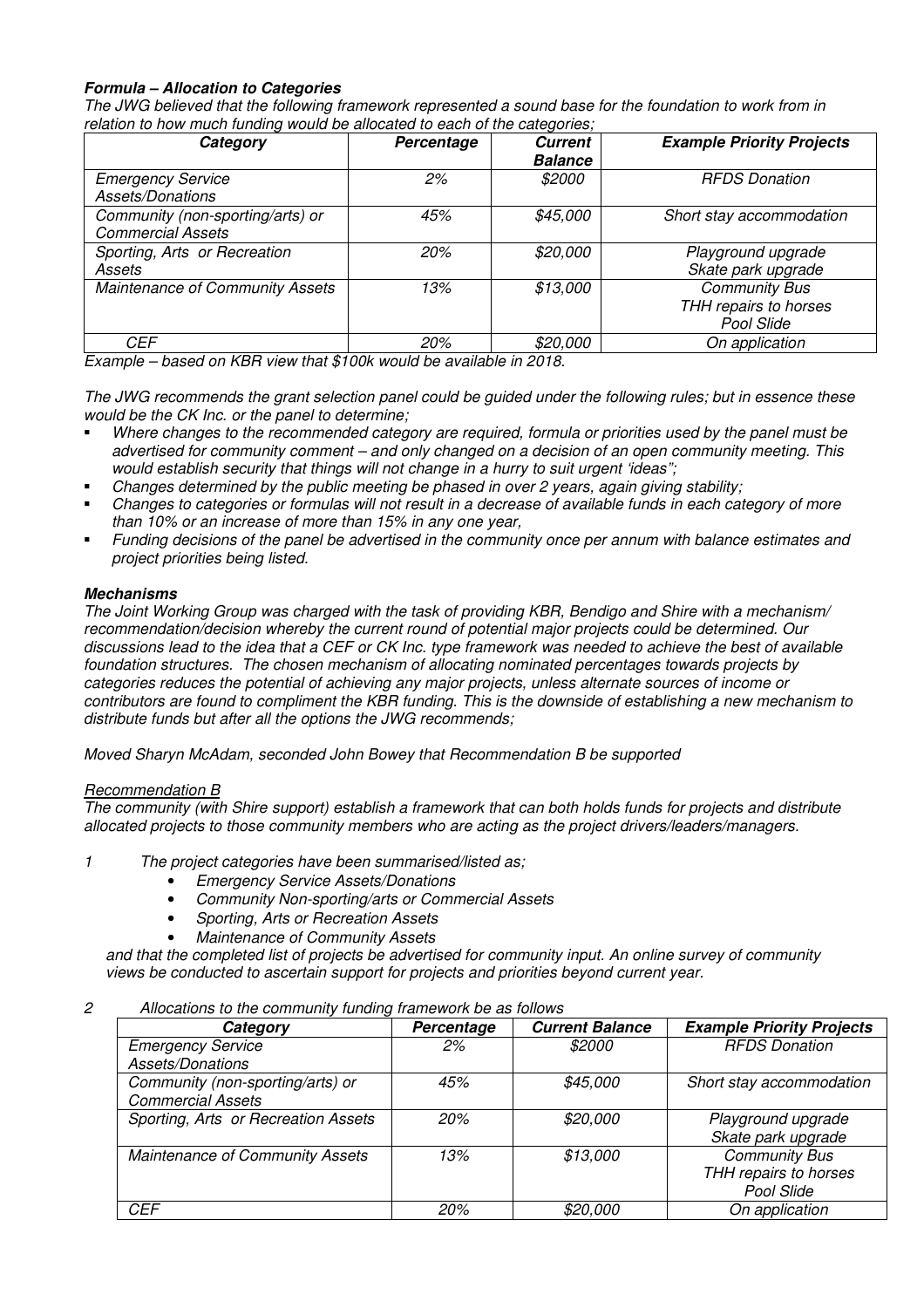- *3 The JWG recommends the grant selection panel could be guided under the following rules; but in essence these would be the CK Inc. or the panel to determine;* 
	- *Where changes to the recommended category are required, formula or priorities used by the panel must be advertised for community comment – and only changed on a decision of an open community meeting. This would establish security that things will not change in a hurry to suit urgent 'ideas";*
	- *Changes determined by the public meeting be phased in over 2 years, again giving stability;*
	- *Changes to categories or formulas will not result in a decrease of available funds in each category of more than 10% or an increase of more than 15% in any one year,*
	- *Funding decisions of the panel be advertised in the community once per annum with balance estimates and project priorities being listed.*

*CARRIED 8-0* 

## *5.3 Projects for 2018*

*Moved Brad Smoker, seconded Tom Murphy that Recommendation C be considered* 

#### *Recommendation C*

 *The JWG considered what would/could be priority projects under the framework for 2018. The following were recommended as community projects;* 

- *1. Community bus replacement (Council and KBR \$10,000)*
- *2. Upgrade BMX track*
- *3. Clean-up Jilakin Rock Reserve*
- *4. Tin Horse Highway Maintenance allocation*
- *5. Skate park playground redevelopment/upgrade*
- *6. Main street building facelift (Busy Bee and fund supplies paint)*

*CARRED 8-0* 

## *5.4 Short Stay Accommodation*

*The JWG discussed the report item and indicated that short stay accommodation has been a major influence on the JWG conversations to date;* 

*Some of the points that have been recognised include;* 

- $\triangleright$  *The market has recognised that an opportunity may exist. Some organisations are now signalling that they may be prepared to create accommodation products. (e.g. Retirement Homes – 2 units);*
- - *A variety of accommodation is needed and the Working Group determined that a project of approx. 20 beds would be a feasible starting point;*
- - *A recent auction of 3 ensuite dongas (near new) sold units of our style/size/quality for approx. \$25k per unit – therefore a \$100k for 4 dongas and up to 20 beds is realistic;*
- - *If more support facilities like common kitchen, lounge etc. are required, expect and additional \$30k per unit.*
- - *Construction costs of pad, roof, carport, sewer, electricity and water may cost additional \$100k. There is a real impact in providing short stay accommodation;*
- - *it directly completes with existing Kulin businesses and splits the available market;*
- - *Whilst the aim is to provide sufficient beds to allow larger community functions to occur, requires more community functions and these are not lock in or guaranteed;*
- - *if the premise is a "build it and they will come" investment, then logic would dictate that there should be increasing demand for short stay and evidence does not support such;*
- - *requires a parallel investment in developing market or else market splitting adversely affects the current suppliers and the investment;*
- - *Politically the message is conflictual having community or Shire supply short stay accommodation may not be supported.*

*To date, all actions in attracting more people to Kulin have been toward greater utilisation of existing assets and diversification into travelling public markets – e.g. VDZ, Caravan Park, summer visitors to slide and use of Hostel for major events, ladies Bowls week, KBR etc., not traditionally competition for existing service providers.* 

*Without specific plans to increase the growth of the short stay market growth, and without hard and fast data to prove the market is growing, the risk in this investment increases dramatically. The JWG believed that a community project in this space should only be considered after advertising to the* 

*community an intention to develop a project. The advertising should call for private investors willing to share the development cost; and if no support to develop such is forthcoming, then and only then should the community funds be used to develop the project.*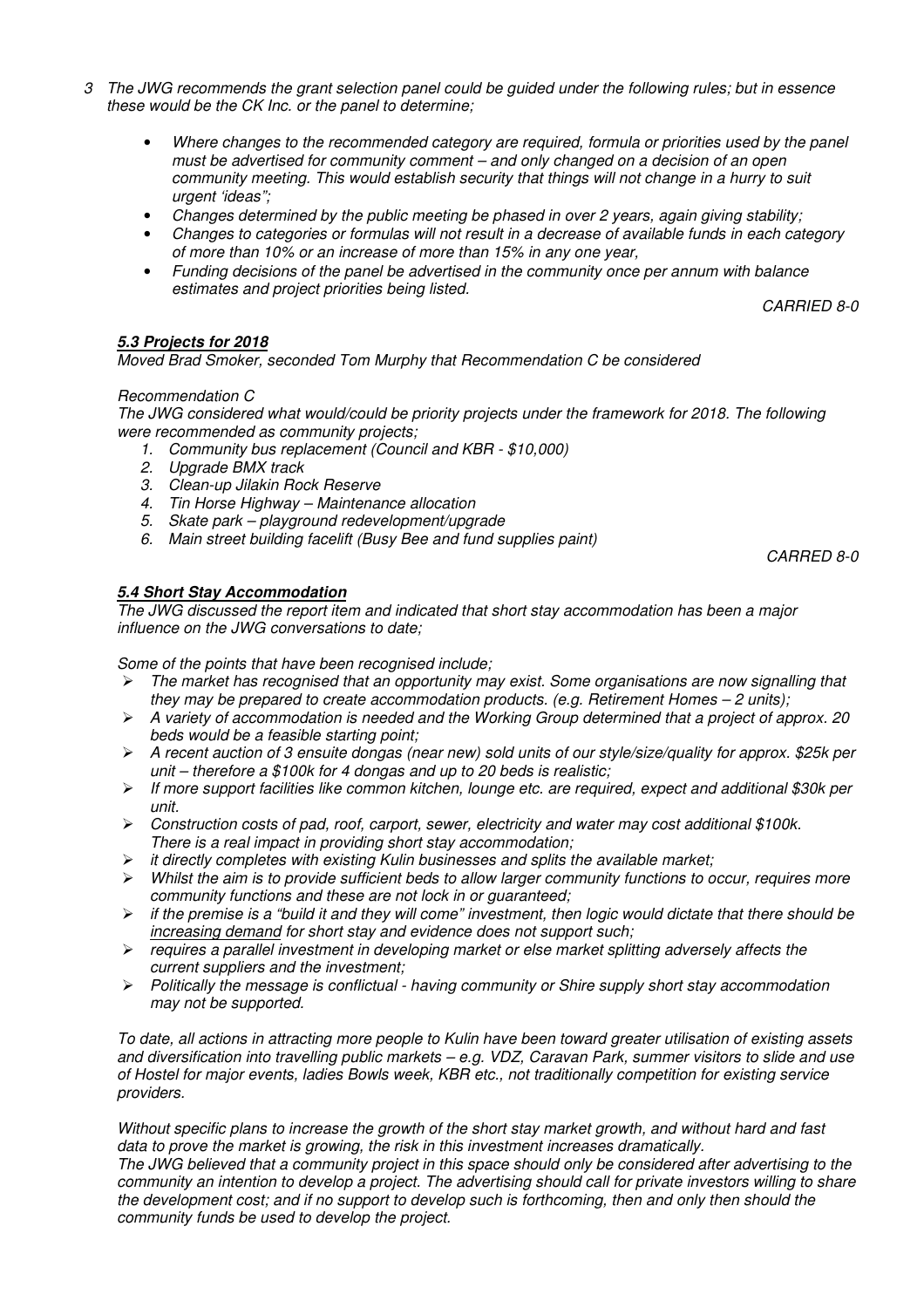## **FINANCIAL IMPLICATIONS:**

In accepting the recommendations – administration time to set up the proposed changes; Cultivating Kulin Inc. constitution Working with Bendigo to establish the Community Enterprise Foundation (CEF)

## **STATUTORY AND PLANNING IMPLICATIONS:**

Nil **POLICY IMPLICATIONS:**  Nil

#### **COMMUNITY CONSULTATION:**

Once accepted, advertising in the Update for community (including survey) and seeking public engagement as per the recommendations of the JWG and support for the project framework and the project list.

## **WORKFORCE IMPLICATIONS:**

Nil

#### **OFFICER'S RECOMMENDATION:**

That the Joint Working Group recommendations be accepted by the Shire and the JWG be thanked for their valuable contribution to this difficult and complicated community issue;

#### Recommendation A

That Council support the establishment of a Bendigo/Adelaide Bank CEF for Kulin and support constitutional changes for CK Inc. so that it may act like a foundation for community projects and be the overarching body responsible for the Kulin CEF.

The CEF and the CK Inc. community grants selection panel consist of membership, - 2 Shire Councillors, 1 Bendigo nomination, 1 KBR nomination and 2 elected community representatives; that will sit and determine applications for community funding in accordance with the established guidelines.

#### Recommendation B

The community (with Shire support) establish a framework that can both holds funds for projects and distribute allocated projects to those community members who are acting as the project drivers/leaders/managers.

The project categories have been summarised/listed as;

- Emergency Service Assets/Donations
- Community Non-sporting/arts or Commercial Assets
- Sporting, Arts or Recreation Assets
- Maintenance of Community Assets

and that the completed list of projects be advertised for community input. An online survey of community views be conducted to ascertain support for projects and priorities beyond current year. Allocations to the community funding framework be as follows

| Category                 | Percentage | <b>Current Balance</b> | <b>Example Priority Projects</b> |
|--------------------------|------------|------------------------|----------------------------------|
| <b>Emergency Service</b> | 2%         | \$2000                 | <b>RFDS Donation</b>             |
| Assets/Donations         |            |                        |                                  |
| Community (non-          | 45%        | \$45,000               | Short stay accommodation         |
| sporting/arts) or        |            |                        |                                  |
| <b>Commercial Assets</b> |            |                        |                                  |
| Sporting, Arts or        | 20%        | \$20,000               | Playground upgrade               |
| <b>Recreation Assets</b> |            |                        | Skate park upgrade               |
| Maintenance of           | l3%        | \$13,000               | <b>Community Bus</b>             |
| <b>Community Assets</b>  |            |                        | THH repairs to horses            |
|                          |            |                        | Pool Slide                       |
| <b>CEF</b>               | 20%        | \$20,000               | On application                   |

The JWG recommends the grant selection panel could be guided under the following rules; but in essence these would be the CK Inc. or the panel to determine;

- Where changes to the recommended category are required, formula or priorities used by the panel must be advertised for community comment – and only changed on a decision of an open community meeting. This would establish security that things will not change in a hurry to suit urgent 'ideas";
- Changes determined by the public meeting be phased in over 2 years, again giving stability;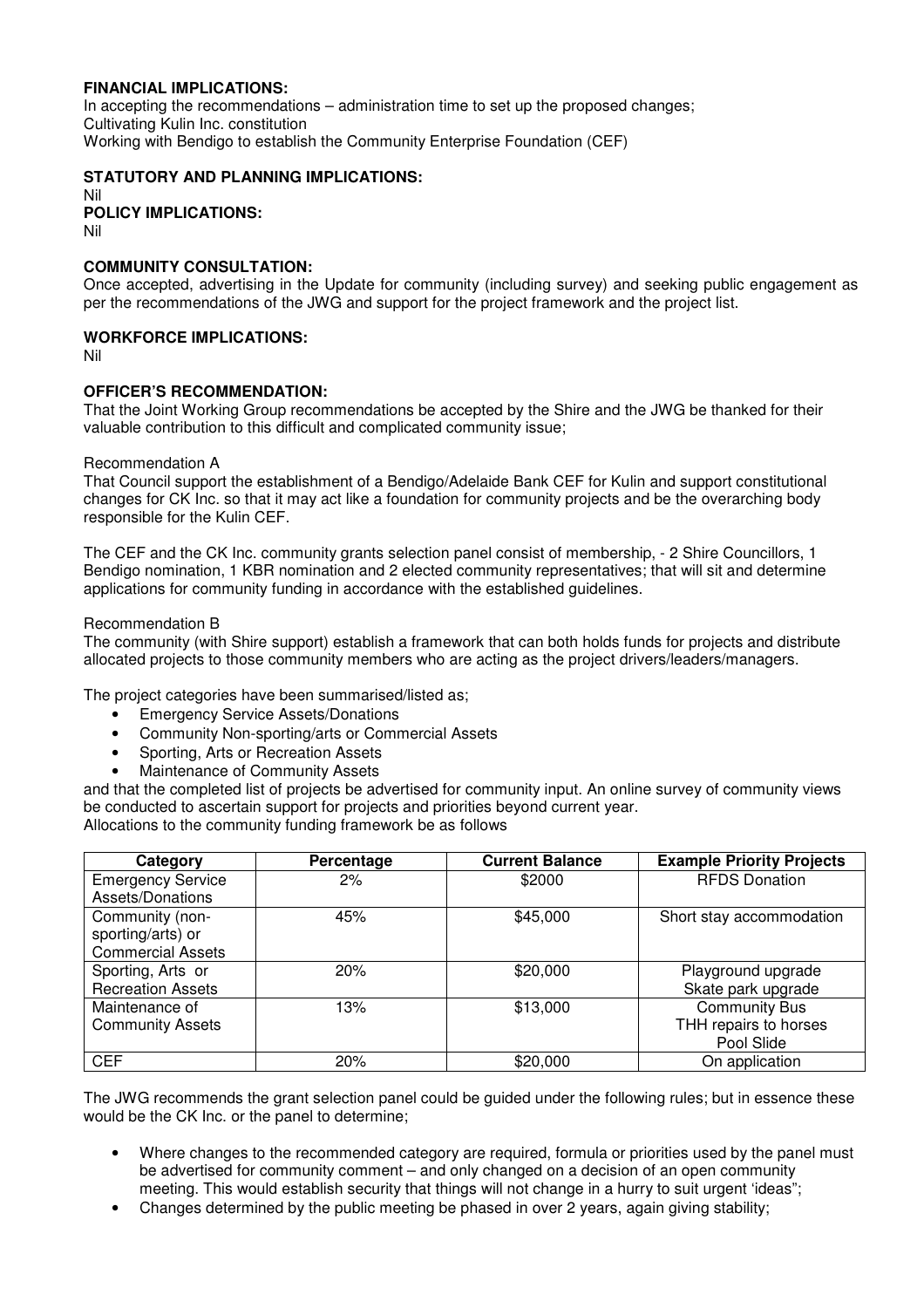- Changes to categories or formulas will not result in a decrease of available funds in each category of more than 10% or an increase of more than 15% in any one year,
- Funding decisions of the panel be advertised in the community once per annum with balance estimates and project priorities being listed.

#### Recommendation C

 The JWG considered what would/could be priority projects under the framework for 2018. The following were recommended as community projects;

- Community bus replacement (Council and KBR \$10,000)
- Upgrade BMX track
- Clean-up Jilakin Rock Reserve
- Tin Horse Highway Maintenance allocation
- Skate park playground redevelopment/upgrade
- Main street building facelift (Busy Bee and fund supplies paint)

## **VOTING REQUIREMENTS:**

Simple majority required.

#### **07/0418**

**Moved Cr Bowey Seconded Cr Robins that Council support the establishment of a Bendigo/Adelaide Bank CEF for Kulin and support constitutional changes for Cultivating Kulin Inc. so that it may act like a foundation for community projects and be the overarching body responsible for the Kulin CEF.** 

**The CEF and the CK Inc. community grants selection panel consist of membership, - 2 Shire Councillors, 1 Bendigo nomination, 1 KBR nomination, 1 elected community representative and 1 ex-officio shire member; that will sit and determine applications for community funding in accordance with the established guidelines.** 

 **Carried 9/0** 

**NOTE: Recommendation A was considered separately so that debate could focus on particular matters of the makeup of the community grants panel. The recommendation was altered to change the make-up of the community grants panel.** 

## **Cr Duckworth left the Council Chambers at 6.17pm**

**08/0418** 

**Moved Cr Robins Seconded Cr Bowey that Council give in principal support to Recommendation B and Recommendation C.** 

#### **Recommendation B**

**The community (with Shire support) establish a framework that can both holds funds for projects and distribute allocated projects to those community members who are acting as the project drivers/leaders/managers.** 

**The project categories have been summarised/listed as;** 

- **Emergency Service Assets/Donations**
- **Community Non-sporting/arts or Commercial Assets**
- **Sporting, Arts or Recreation Assets**
- **Maintenance of Community Assets**

**and that the completed list of projects be advertised for community input. An online survey of community views be conducted to ascertain support for projects and priorities beyond current year.** 

| Category                                                   | Percentage | <b>Current Balance</b> | <b>Example Priority Projects</b> |
|------------------------------------------------------------|------------|------------------------|----------------------------------|
| <b>Service</b><br><b>Emergency</b>                         | 2%         | \$2000                 | <b>RFDS Donation</b>             |
| <b>Assets/Donations</b>                                    |            |                        |                                  |
| Community (non-sporting/arts) or                           | 45%        | \$45,000               | <b>Short stay accommodation</b>  |
| <b>Commercial Assets</b>                                   |            |                        |                                  |
| <b>Recreation</b><br>Sporting,<br><b>Arts</b><br><b>or</b> | 20%        | \$20,000               | <b>Playground upgrade</b>        |
| <b>Assets</b>                                              |            |                        | Skate park upgrade               |
| <b>Maintenance of Community Assets</b>                     | 13%        | \$13,000               | <b>Community Bus</b>             |
|                                                            |            |                        | <b>THH repairs to horses</b>     |
|                                                            |            |                        | <b>Pool Slide</b>                |
| <b>CEF</b>                                                 | 20%        | \$20,000               | On application                   |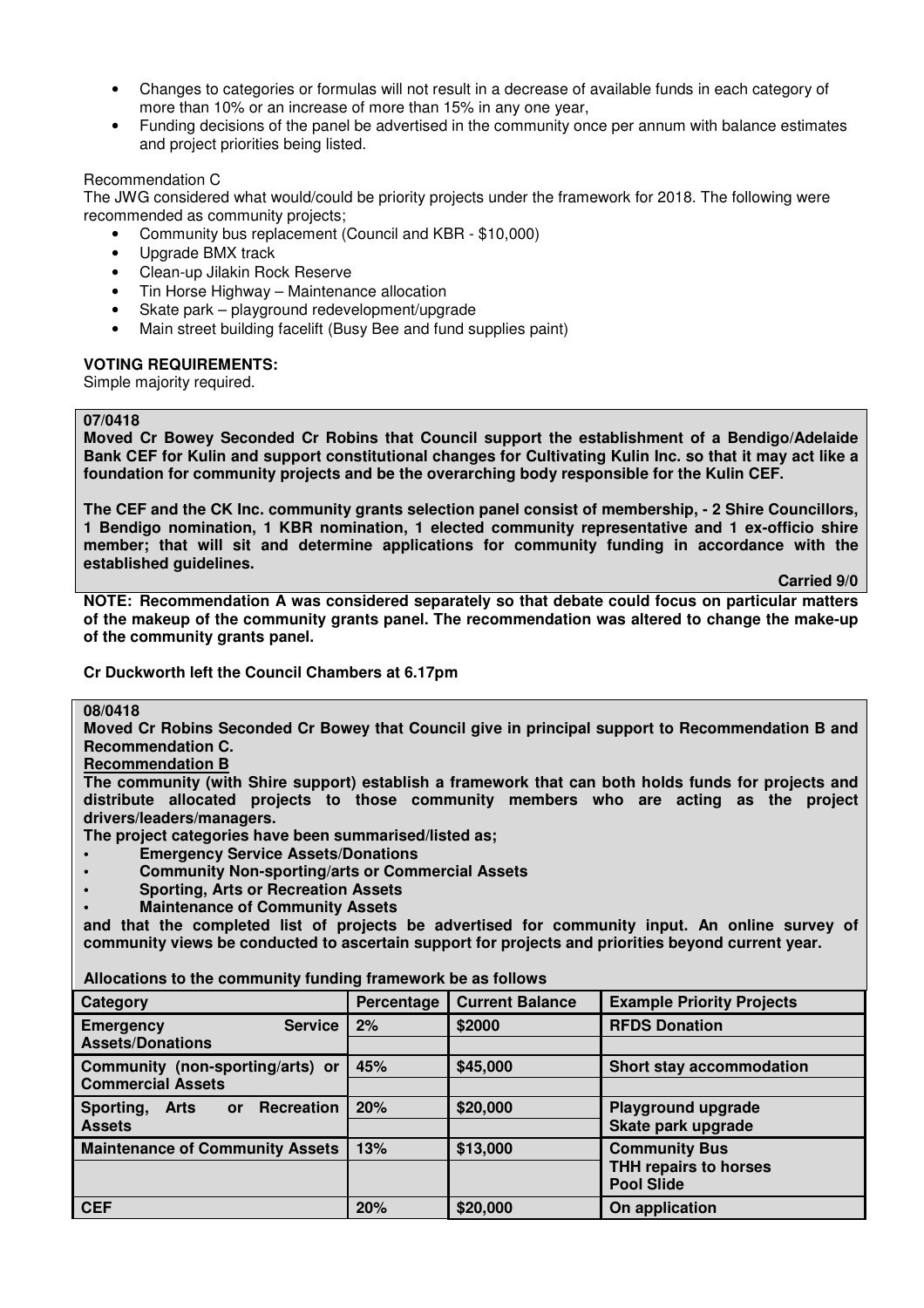**The JWG recommends the grant selection panel could be guided under the following rules; but in essence these would be the CK Inc. or the panel to determine;** 

- **Where changes to the recommended category are required, formula or priorities used by the panel must be advertised for community comment – and only changed on a decision of an open community meeting. This would establish security that things will not change in a hurry to suit urgent 'ideas";**
- **Changes determined by the public meeting be phased in over 2 years, again giving stability;**
- **Changes to categories or formulas will not result in a decrease of available funds in each category of more than 10% or an increase of more than 15% in any one year,**
- **Funding decisions of the panel be advertised in the community once per annum with balance estimates and project priorities being listed.**

#### **Recommendation C**

**The JWG considered what would/could be priority projects under the framework for 2018. The following were recommended as community projects;** 

- **Community bus replacement (Council and KBR \$10,000)**
- **Upgrade BMX track**
- **Clean-up Jilakin Rock Reserve**
- **Tin Horse Highway Maintenance allocation**
- **Skate park playground redevelopment/upgrade**
- **Main street building facelift (Busy Bee and fund supplies paint)**

 **Carried 8/0** 

*NOTE: Council changed the recommendation to "give in principle support" so that it can await the feedback from the community survey on project priorities prior to consideration of the final recommendations.* 

**President West requested it be recorded in the Minutes his acknowledgment of the efforts of the Joint Working Group and its members; to be in a position to present this complex work in April was commendable. He wanted to record Council's thanks for this effort.** 

## **6.6 Kulin Bush Races – Incorporation**

**RESPONSIBLE OFFICER: CFO FILE REFERENCE:** 02.06 Kulin Bush races – Constitution **AUTHOR:** CEO **STRATEGIC REFERENCE/S:** 1.1 Community Strategic Plan – Strong Supportive Community **DISCLOSURE OF INTEREST:** Nil

#### **SUMMARY:**

The Kulin Bush Races (KBR) Inc. received Incorporation approval effective on the 23 March 2018. Whilst some months before thought possible, this now creates and opportunity to establish the stand alone organisation for the next Bush Races event and have the KBR off the Shires financial records by the 30 June 2018.

Seeking Council approval to wind-up the Kulin Bush Races Committee as at the 30 June 2018 and act to complete the financial records, removing KBR from the Shire Balance Sheet at End of Year 2018.

The process of wind-up would require additional Shire assistance to support Bush Races to develop insurance coverage effective from 1 July 2018, (using Shire records) and to complete an Memorandum of Understanding with KBR to establish the work and other commitments the Shire will make each year.

## **BACKGROUND & COMMENT:**

The possibility of re-establishing the KBR as a separate entitiy to the Shire was canvassed and discussed at the Feb 2016 KBR strategic planning evening. Whilst the Shire involvement back in 2002 resolved the critical matter of event insurance, there were a number of operational and corportate governance issues that were never likely to be resolved as both organisations fundamentally had different business proccesses.

Research by the CEO resulted in alternate and realistically priced insurance options being found and that prompted both the Shire and the KBR to consider if a separation was now possible.

The Shire then presented KBR with a draft Constitution and following significant effort by both parties a preferred Consititution was submitted under the Incorporations Act. This also gave KBR the opportunity to review the supporting bylaws, rules and operating procedures.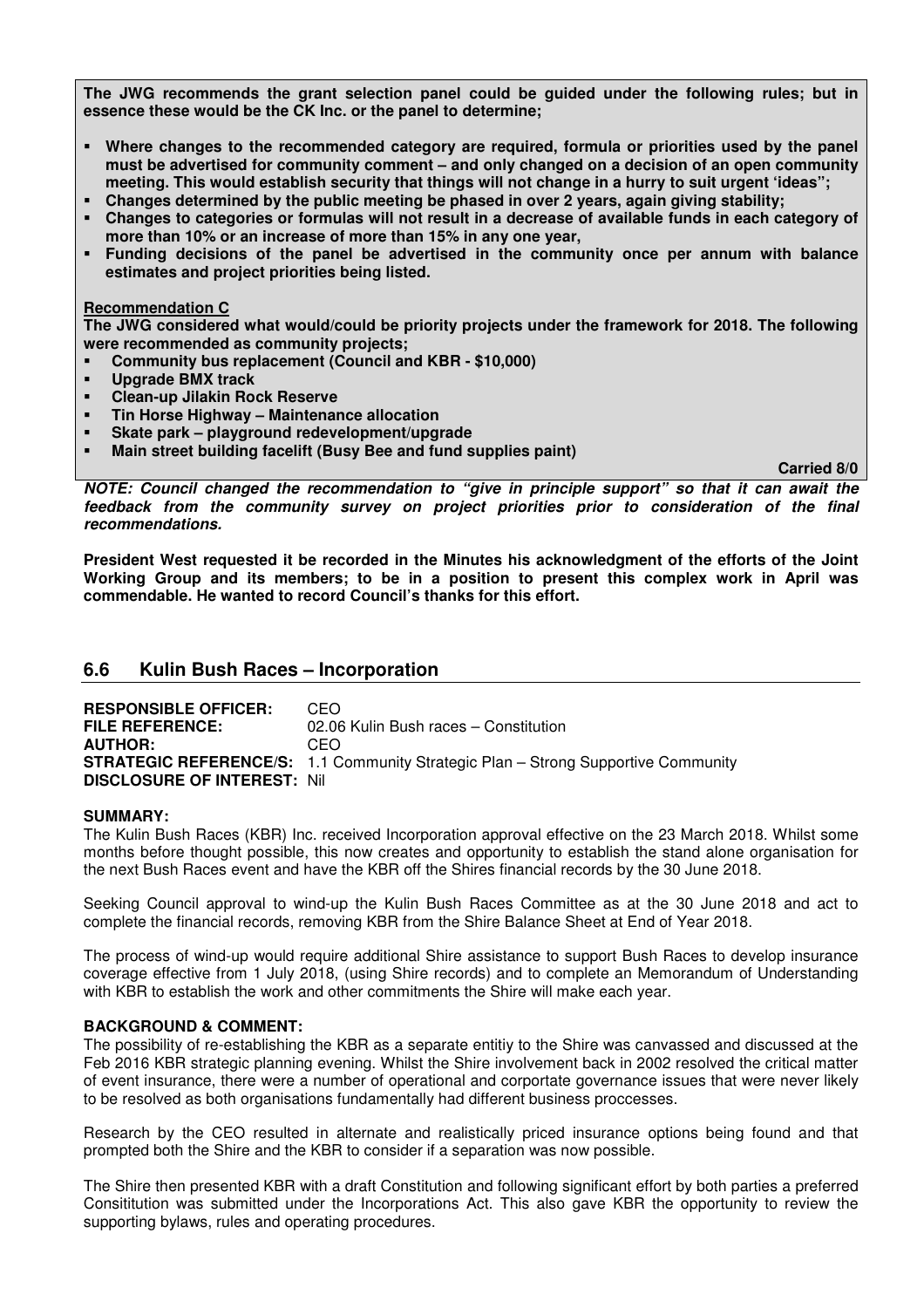Suprisingly, Consumer Affairs have completed the incorporation process inside 2 months and we are now in a position to capitalise on this result by preparing to wind-up the KBR Committee under the Shire banner. Technically, KBR Inc. exists from the day of incorporation and constitutionally has 18 months in which to hold an AGM and elect its office bearers and committee. For the Shire, acting now and removing the KBR Committee and its operations from within the Shire realm by the 30 June 2018, effectively brings forward the resolution of the accounting and governance issues a full year.

The 2017-18 financial accounts can show the termination of the accounting under Shire, and therefore no accounting issues will carry forward beyond this year. This would be an excellent outcome considering that new Audit arrangements be in place by 2018/19, (Auditor General taking responsibility for Shire Audits) and previously recorded governance, management letter and audit qualifiactions about KBR will no longer be an issue.

To ensure that the Kulin Bush Races Inc. are ready to operate as their own organisation as at 01.07.2018 the following must be completed:

- **ABN registration** a new ABN will need to be applied for under the name Kulin Bush Races Inc. (Incorporated body) including registration for GST.
- **New Bank Account** presently the bank accounts are in the name of Shire of Kulin Bush Races. A new account under the name of Kulin Bush Races Inc. with new signatories will need to be set up. You will need to show minutes reflecting this decision and signatories to be on the account
- **Insurance** current insurance cover will run to 30 June 2018. KBR will need to take out new insurance cover from 1 July 2018.

In terms of ongoing support for  $KBR - as$  was suggested in the initial report to Council that an MOU be established outlining Shire commitment on an annual basis – this will now be the focus of staff.



## **FINANCIAL IMPLICATIONS:**

Administrative cost to Shire in establishing the Constitution (CEO, CDO, and Senior Finance Officer); normal financial staff costs in completing the accounting records at EOY.

Cost of submitting the Constitution - \$144. When the Shire initially looked at repeating processes used for the Camp Kulin Charity Inc. it was thought that the cost of establishing a Constitution could be \$4400. Other than administrative time – this cost has been saved by Shire and KBR.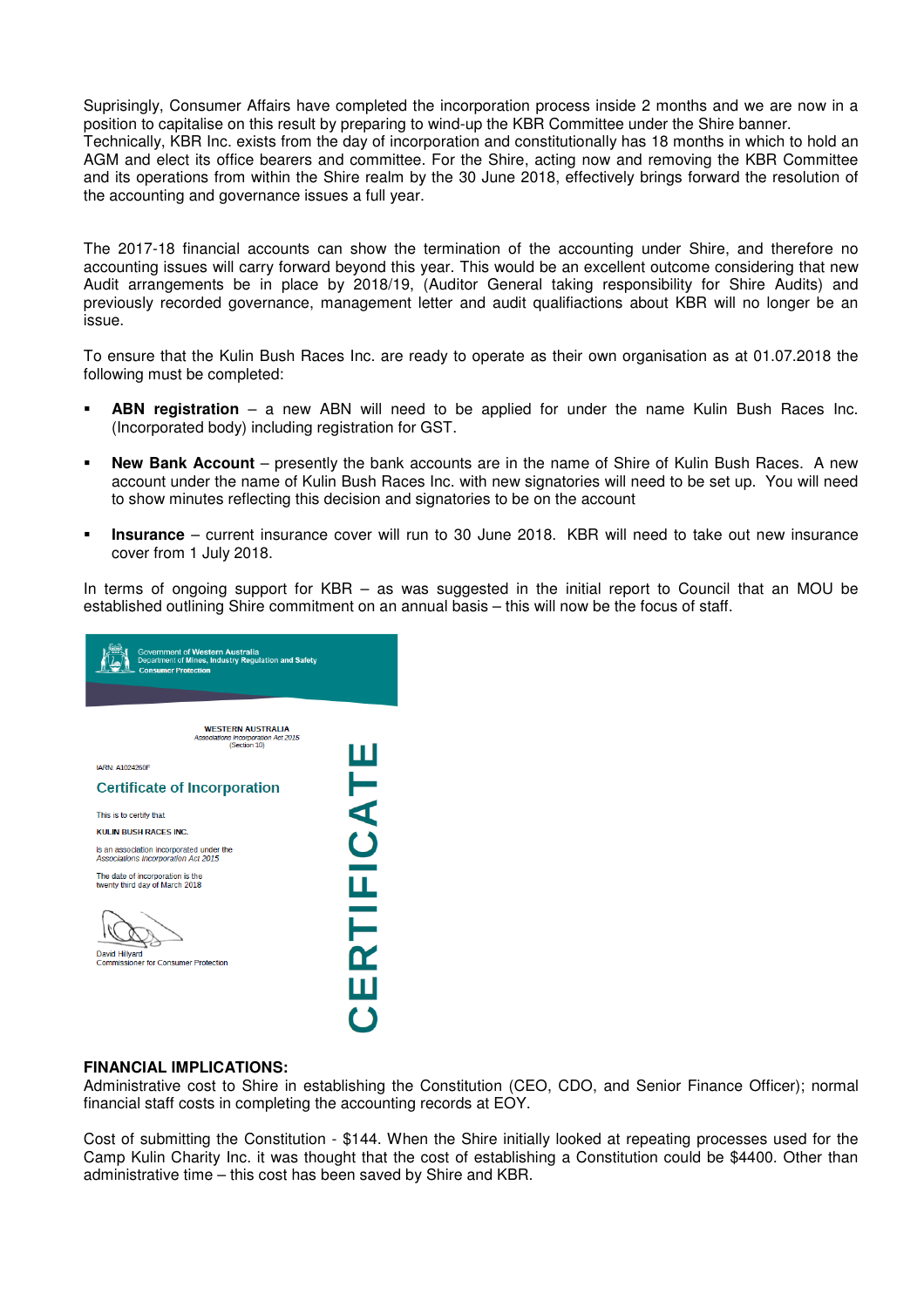In terms of financial commitment to the KBR; in the early days of conversation with KBR the Shire committed to look at the question of event insurance and general insurance and the possible financial impact going forward. Whilst quotes suggest this is not a major financial impost, it is difficult to get a complete picture of what insurance costs will be when the entity does not exist. Now that KBR Inc. has been established, quotes need to be sourced. This may impact KBR Inc. financially. It has always been in the Shire offer, to consider this question of insurance cost and that if it has a major financial impact then we are happy to discuss and support. The question can now be researched – though may come back to Shire afterwards.

## **STATUTORY AND PLANNING IMPLICATIONS:**

Nil

## **STRATEGIC & POLICY IMPLICATIONS:**

Strategically a good result for both KBR and Shire. The process has taken 2 years and is possibly likely to take another 6 months to bed down and finalise – but a good result for both organisations.

## **COMMUNITY/CONSULTATION:**

Following Shire decisions, the results of the separation will be publicised by both KBR and Shire – will require press statements by Presidents indicating the win-win for both.

Will form part of the 2017/18 Annual Report for the Shire – therefore will receive significant local coverage.

## **WORKFORCE IMPLICATIONS:**

Defining Shire role in MOU will establish for the first time definitive detail of what the Shire commits to KBR each year and therefore the true impact on Shire workforce and will assist with the accurate recording of the Shires community contributions.

#### **RECOMMENDATION:**

The Shire of Kulin cease the operations of the Kulin Bush Races Committee as at 30 June 2018 and Shire staff assist and support KBR Inc. in the establishment of the newly formed incorporated body. The Shire prepare an MOU, effective from 1 July 2018, establishing and outlining the Shire commitment to KBR on an annual basis.

#### **VOTING REQUIREMENTS:**

Simple majority required.

#### **9/0418**

**Moved Cr Taylor Seconded Cr Smoker that the Shire of Kulin cease the operations of the Kulin Bush Races Committee as at 30 June 2018 and Shire staff assist and support KBR Inc. in the establishment of the newly formed incorporated body. The Shire prepare an MOU, effective from 1 July 2018, establishing and outlining the Shire commitment to KBR on an annual basis.** 

 **Carried 8/0** 

# **7 COMPLIANCE**

## **7.1 Compliance Reporting – General & Financial Compliance March 2018**

**NAME OF APPLICANT:** CEO **RESPONSIBLE OFFICER:** CEO **FILE REFERENCE:** 12.05 Compliance 12.06 – Accounting Compliance **STRATEGIC REFERENCE/S:** CBP 4.1 Civic Leadership, 4.1.8 Compliance methods<br>**AUTHOR:** CEO/DCEO **AUTHOR:** CEO/DCEO **DISCLOSURE OF INTEREST:** Nil

#### **SUMMARY:**

This report addresses General and Financial Compliance matters for March 2018. This process is not definitive, each month additional items and/or actions may be identified that are then added to the monthly checklist. Items not completed each month e.g. quarterly action - will be notations.

The report provides a guide to the compliance requirements being addressed as part of staff workloads and demonstrates the degree of internal audit being completed.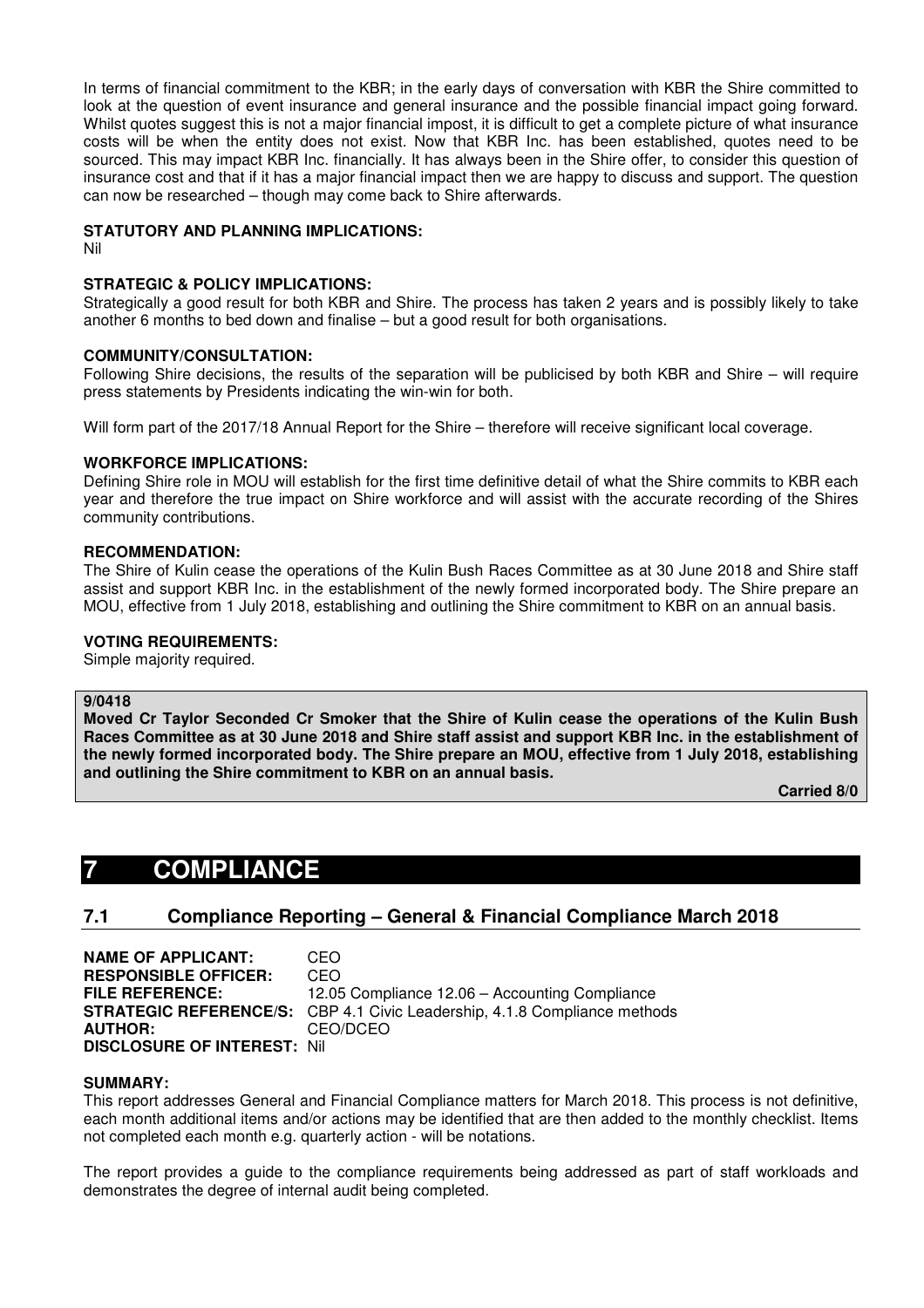#### **BACKGROUND & COMMENT:**

The Compliance team and works staff commence the monthly compliance effort immediately after the Shire meeting each month. At that time, the executive support officer will email the assigned staff member their compliance requirements for the coming month.

As the month progresses, staff in conjunction with their manager, the CEO or DCEO will determine the extent of work/action needed to complete items. During Agenda week, the Compliance Team again meets to ensure the monthly report/list is reviewed and that compliance items are completed. In preparing the Agenda report, the CEO or DCEO will sign off on completed items.

Prior month items not completed previously will be reported in the following month so Council remains aware of what items are still outstanding. *(Refer to Table attached)*  Items outstanding for February 2018.

*Fair Value Calculations and Inclusion in reporting- Roads – In-house reporting this year – to be ready for annual statements in October - underway*

*Budget Review - required 1 January to 31 April – in April Agenda Review Agreement with Kulin DHS – Completed*  **Budget Plant Replacement Program –** *Price check equotes WALGA by May 2018* 

Items outstanding for March 2018. *FBT Return – Due Mid May 2018 Invite Budget Submissions from Public – next Update Hazardous Chemical Check – PSS to advise and complete EHO Fees and Charges – May 2018 Agenda* 

#### **FINANCIAL IMPLICATIONS:**

In terms of meeting compliance - normal administration expense. There may be items that require additional administrative effort to complete or require external assistance to resolve. In those cases, individual financial implications will be reported.

**STATUTORY AND PLANNING IMPLICATIONS:** 

Nil

**POLICY IMPLICATIONS:** 

Identified as necessary – this report Nil

**COMMUNITY CONSULTATION:** 

Nil

**WORKFORCE IMPLICATIONS:** 

Nil

#### **OFFICER'S RECOMMENDATION:**

That Council receive the General & Financial Compliance Report for March 2018 and note the matters of noncompliance.

## **VOTING REQUIREMENTS:**

Simple majority required.

## **10/0418**

**Moved Cr Robins Seconded Cr Lucchesi that Council receive the General & Financial Compliance Report for March 2018 and note the matters of non-compliance.** 

 **Carried 8/0**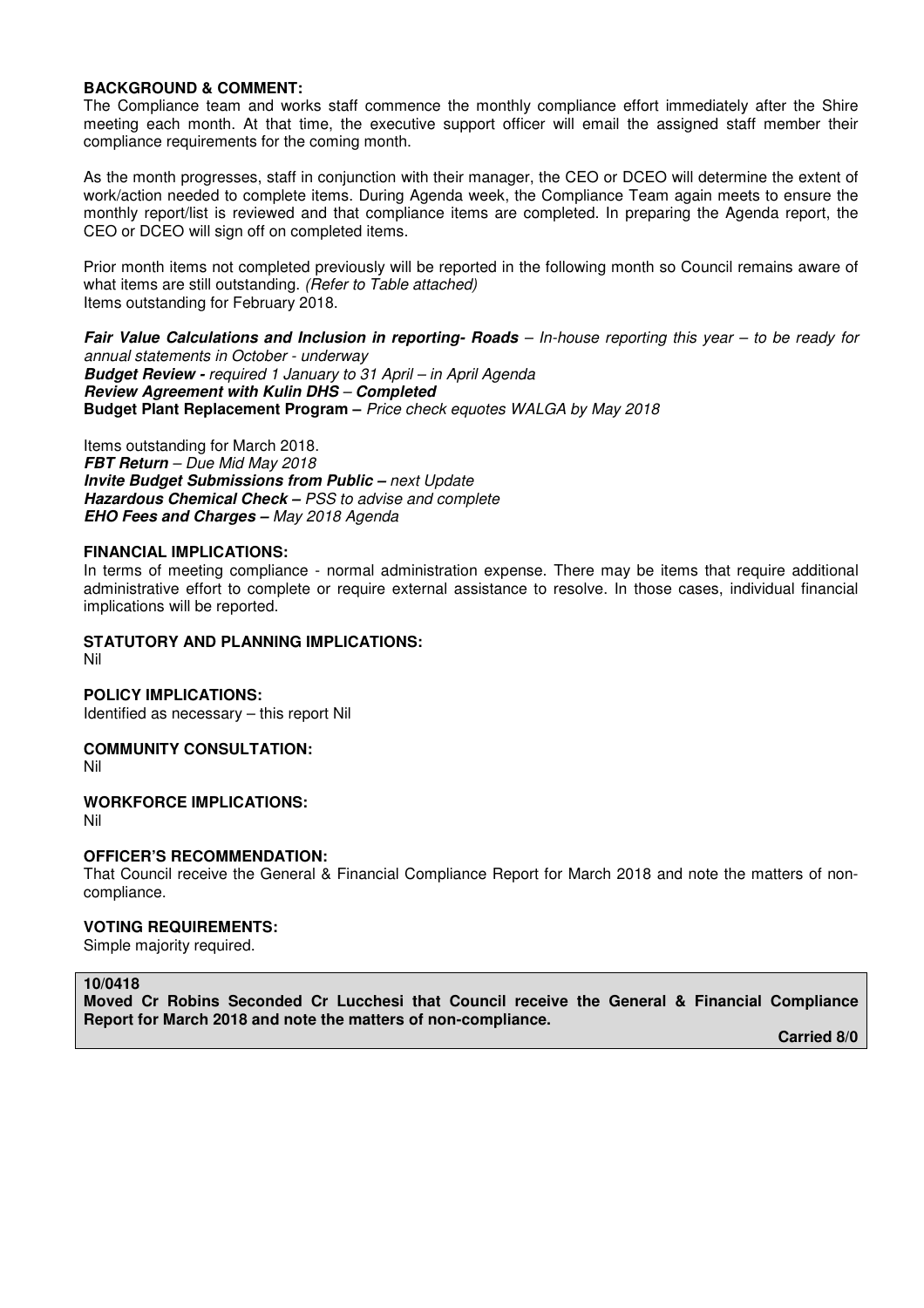**NAME OF APPLICANT:** CEO **RESPONSIBLE OFFICER:** CEO **FILE REFERENCE:** 12.05 - Compliance **STRATEGIC REFERENCE/S:** CBP 4.1 Civic Leadership, 4.1.8 Compliance methods **AUTHOR:** CEO **DISCLOSURE OF INTEREST:** Nil **SUMMARY:** 

To report back to Council actions performed under delegated authority for the period ending 31 March 2018.

To provide a comprehensive report listing of the delegations able to be exercised following adoption of a more substantial array of delegations in June 2017.

## **BACKGROUND & COMMENT:**

This report is prepared for Council detailing actions performed under delegated authority by the respective officers under each of the delegation headings:

## **ADMINISTRATION Policy Delegation Contract Contract Policy Delegation** A1 Acting Chief Executive Officer (CEO) A2 Agreements for Payments of Debts to Council (CEO/DCEO)<br>A3 Casual Hirer's Liability (CEO) Casual Hirer's Liability A4 Complaint Handling (CEO) A5 Fees & Charges – Discounts (CEO/DCEO/MW/MLS/CRC) A6 Investment of Surplus Funds (CEO/DCEO) A7 IT & Social Media – Use Of (CEO) A8 Legal Advice, Representation & Cost Reimbursement (CEO) A9 Payments from Municipal and Trust Funds (CEO – to numerous staff orders) A10 Use of Common Seal (CEO) A11 Writing Off Debts (CEO) A12 Housing (CEO) A13 Procedure for Unpaid Rates Finance (CEO) GOVERNANCE<br>G1 Applicat Applications for Planning Consent (CEO) G2 Building Licences and Swimming Pools (EHO/Building Surveyor) G3 Cemeteries Act 1986 (CEO) G4 Health Act 1911 Provisions (EHO) **HUMAN RESOURCES**  H1 Grievance Procedures (CEO) **COMMUNITY SERVICES**  C1 Bushfire Control – Shire Plant for Use of (CEO) C2 Bushfire Control – Plant Use for Adjoining Shires (CEO)<br>C3 Bushfire Prohibited / Restricted Burning Periods – Changes (Shire President/CEO) C3 Bushfire Prohibited / Restricted Burning Periods – Changes<br>C4 Bushfire Training Administration Bushfire Training Administration (CEO) C5 Cat Ownership Limit – Cat Control (CEO) C6 Dog Control – Attacks (CEO) C7 Dog Ownership Limit – Dog Control (CEO) C8 Sea Containers Use of – Town Planning (CEO) C9 Second Hand Dwellings (CEO) C10 Temporary Accommodation (CEO) C11 Unauthorised Structures – Building Control (CEO) C12 Kulin Bush Races (Kulin Bush Races Committee) C13 Freebairn Recreation Club Committee **(FRC Club Committee)**<br>C14 Kulin Child Care Centre Management Committee (KCCC Mngt Committe Kulin Child Care Centre Management Committee (KCCC Mngt Committee) C15 General – Community Services Practices (CEO) **WORKS**  W1 Gravel Supplies (MW)

W2 Roads – Clearing (CEO) W3 Roads – Damage to (MW)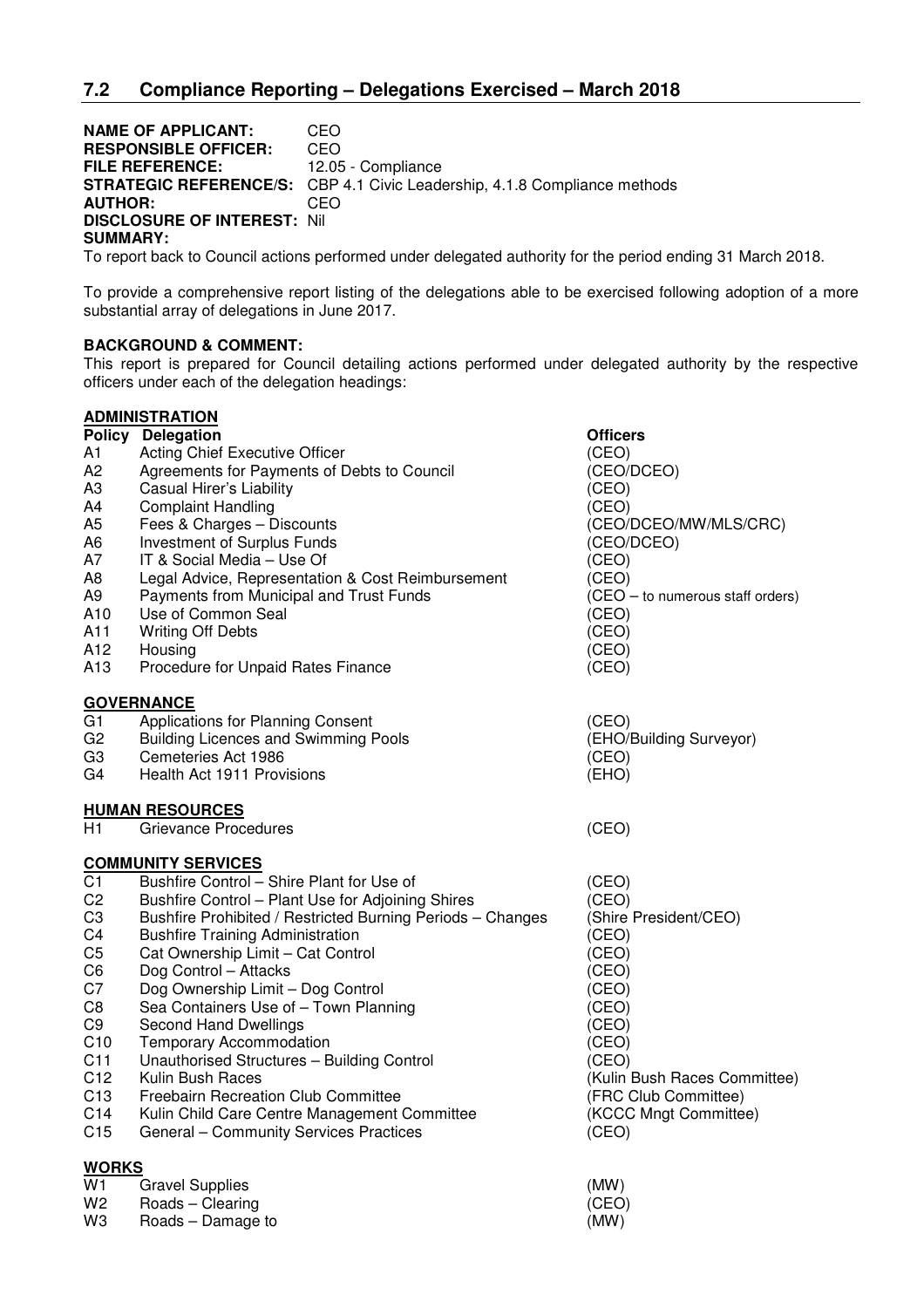| W4 | Roads – Roadside Markers – Management of | (MW) |
|----|------------------------------------------|------|
|----|------------------------------------------|------|

- W<sub>5</sub> Stormwater Drainage (MW)
- 
- W6 Street Trees<br>W7 Streetscape Improvements<br>W7 Streetscape Improvements Streetscape – Improvements (CEO)
- W8 Roadside Burning **CONSISTENT CONSISTENT** (MW)
- 

W9 Temporary Road Closures<br>W10 General – Works Practices Approvals<br> General – Works Practices Approvals

#### **COMMENT:**

The following details the delegations exercised within the Shire relative to the delegated authority for the months of March 2018 and are submitted to Council for information (excluding delegations under A9, Payments – refer to individual order and payment listed in Accounts paid).

## **A6 Investment of Surplus Funds (DCEO)** – Local Government Act 1995, section 6.14

Municipal funds

| <b>vpe</b>          | Rate  | Deposit/(Withdrawal) |
|---------------------|-------|----------------------|
| At Call             | 1.5%  | (150.000)            |
| <b>Term Deposit</b> | 1.65% | 250,000              |
| Term Deposit        | 2.0%  | 400,000              |

## **STATUTORY ENVIRONMENT:**

*Building Act 2011 Bushfires Act 1954 Cemeteries Act 1986 Health (Asbestos) Regulations 1992; Health (Miscellaneous Provisions) Act 1911; Local Government Act 1995 Public Health Act 2016 Shire of Kulin TPS2 Town Planning Development Act Town Planning Scheme Trustees Act, Part III, Criminal Procedure Act 2004;* 

## **FINANCIAL IMPLICATIONS:**

Nil in terms of exercising delegation and reporting to Council though there may be financial implications in the case of each delegation exercised.

## **STATUTORY AND PLANNING IMPLICATIONS:**

Nil

## **POLICY IMPLICATIONS:**

There are no known policy implications relating to this report.

## **COMMUNITY CONSULTATION:**

Nil

# **WORKFORCE IMPLICATIONS:**

Nil

## **OFFICER'S RECOMMENDATION:**

That Council receive the Delegation Exercised Report for March 2018.

# **VOTING REQUIREMENTS:**

Simple majority required.

# **11/0418**

**Moved Cr Smoker Seconded Cr McInnes that Council receive the Delegation Exercised Report for March 2018.** 

 **Carried 8/0**